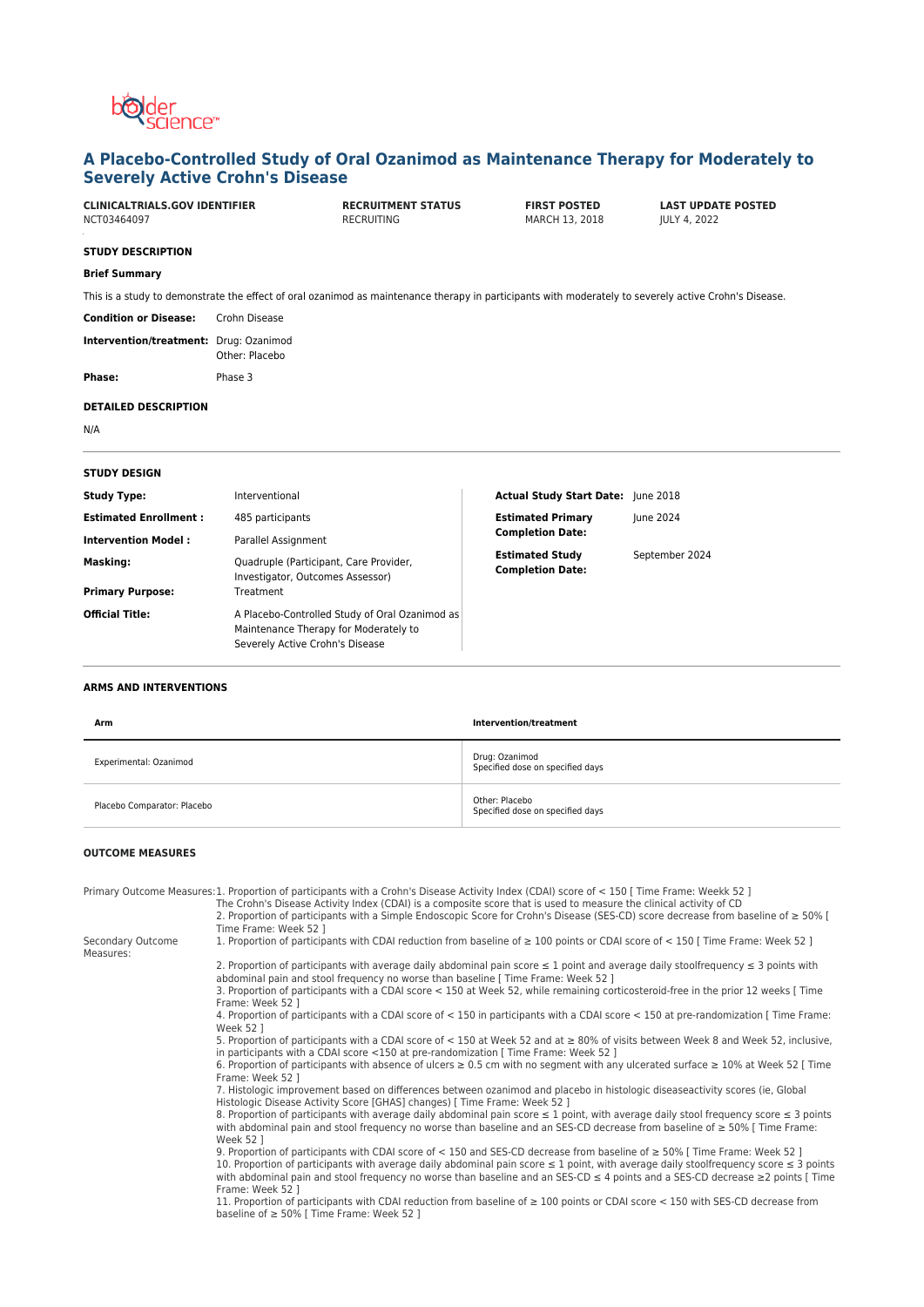12. Proportion of participants with CDAI score < 150 at Week 12 and SES-CD decrease from baseline of ≥50% [ Time Frame: Week 52 ] 13. Proportion of participants with CDAI reduction from baseline of ≥ 70 points [ Time Frame: Week 52 ]

14. Proportion of participants with mucosal healing (SES-CD ≤ 4 points and a SES-CD decrease ≥ 2 points) with histologic improvement by GHAS or Robarts Histologic Index [ Time Frame: Week 52 ]

15. Time to relapse and exclusion of other causes of an increase in disease activity unrelated tounderlying CD (eg, infections, change in medication) [ Time Frame: Week 52 ]

16. Proportion of participants with a Crohn's Disease Endoscopic Index of Severity (CDEIS) decrease from baseline of ≥ 50% [ Time Frame: Week 52 ]

## **ELIGIBILITY CRITERIA**

**Ages Eligible for Study:** 18 to 75 Years (Adult, Older Adult)

**Sexes Eligible for Study:** All

**Accepts Healthy** No

## **Volunteers: Criteria**

For more information regarding Bristol-Myers Squibb Clinical Trial participation, please visit: www.BMSStudyConnect.com

#### Inclusion Criteria:

Fulfilled the inclusion criteria at time of entry into the induction study and completed the week 12 efficacy assessments of the induction study In clinical response and/or clinical remission and/or an average daily stool frequency score ≤ 3 and an average abdominal pain score ≤ 1 with abdominal pain and stool frequency no worse than baseline at Week 12 of the Induction Study

Exclusion Criteria:

Partial or total colectomy, small bowel resection, or an ostomy since day 1 of the induction studies or has developed a symptomatic fistula Had a rectal steroid therapy, rectal 5-aminosalicylates, parenteral corticosteroids, immunomodulatory agents, investigational agents or apheresis Other protocol-defined inclusion/exclusion criteria apply

#### **CONTACTS AND LOCATIONS**

### **Contacts**

Contact: Recruiting sites have contact information. Please contact the sites directly. If there is no contact information, please email: [Clinical.Trials@bms.com](mailto:Clinical.Trials@bms.com) Contact: First line of the email MUST contain the NCT# and Site #.

#### **Locations**

| United States, Arizona    | Holland Center for Family Health                                       | Peoria               |
|---------------------------|------------------------------------------------------------------------|----------------------|
| United States, Arizona    | Elite Clinical Studies, LLC                                            | Phoenix              |
| United States, Arizona    | HonorHealth Research Institute                                         | Scottsdale           |
| United States, Arkansas   | Arkansas Gastroenterology, P.A.                                        | North Little Rock    |
| United States, California | Sharp Chula Vista Medical Center                                       | Chula Vista          |
| United States, California | Kindred Medical Institute for Clinical Trials, LLC                     | Corona               |
| United States, California | Valley View Internal Medicine                                          | Garden Grove         |
| United States, California | Valley View Internal Medicine                                          | Garden Grove         |
| United States, California | <b>UCSD Medical Center</b>                                             | La Jolla             |
| United States, California | San Diego Clinical Trials                                              | La Mesa              |
| United States, California | OM Research                                                            | Lancaster            |
| United States, California | Children's Hospital of Los Angeles                                     | Los Angeles          |
| United States, California | Southern California Research Institute Medical Group, Inc.             | Los Angeles          |
| United States, California | Matrix Clinical Research Inc                                           | Los Angeles          |
| United States, California | <b>Gastrointestinal Biosciences</b>                                    | Los Angeles          |
| United States, California | VA Northern California Health Care System                              | Mather               |
| United States, California | Facey Medical Foundation (Parent)                                      | <b>Mission Hills</b> |
| United States, California | ABS Health, LLC                                                        | <b>Mission Viejo</b> |
| United States, California | Alliance Clinical Research                                             | Oceanside            |
| United States, California | Palo Alto Center-Palo Alto Medical Foundation Research Institute       | Palo Alto            |
| United States, California | Havana Research Institute LLC                                          | Pasadena             |
| United States, California | Inland Empire Liver Foundation                                         | Rialto               |
| United States, California | <b>Sutter Medical Group</b>                                            | Roseville            |
| United States, California | UC Davis Health - Gastroenterology and Hepatology Clinical Trials Unit | Sacramento           |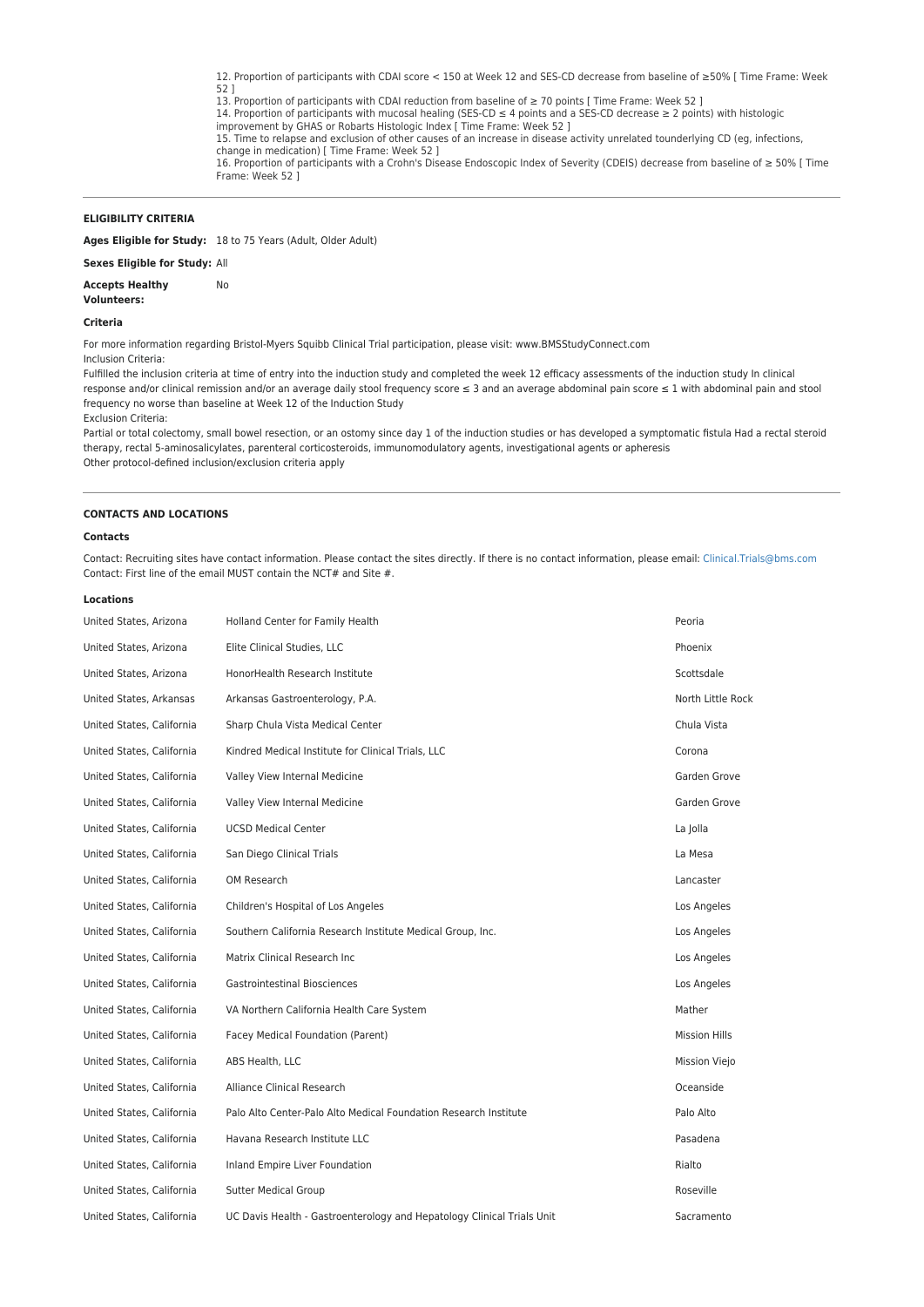| United States, California  | Medical Associates Research Group                                                | San Diego        |
|----------------------------|----------------------------------------------------------------------------------|------------------|
| United States, California  | University of California at San Francisco                                        | San Francisco    |
| United States, California  | New Hope Research Development                                                    | West Covina      |
| United States, Colorado    | Peak Gastroenterology Associates                                                 | Colorado Springs |
| United States, Connecticut | Connecticut Clinical Research Foundation                                         | <b>Bristol</b>   |
| United States, Connecticut | <b>Yale University</b>                                                           | New Haven        |
| United States, Florida     | Gastro Florida                                                                   | Clearwater       |
| United States, Florida     | Clinical Research of West Florida                                                | Clearwater       |
| United States, Florida     | South Lake Pain Institute                                                        | Clermont         |
| United States, Florida     | American Research Institute Inc                                                  | Cutler Bay       |
| United States, Florida     | Universal Axon Clinical Research                                                 | Doral            |
| United States, Florida     | Riverside Clinical Research                                                      | Edgewater        |
| United States, Florida     | University of Florida Health Endocrinology - Medical Specialties - Medical Plaza | Gainesville      |
| United States, Florida     | Qway Research LLC                                                                | Hialeah          |
| United States, Florida     | Floridian Clinical Research LLC                                                  | Hialeah          |
| United States, Florida     | Harmony Medical Research Institute                                               | Hialeah          |
| United States, Florida     | The Center for Gastrointestinal Disorders                                        | Hollywood        |
| United States, Florida     | Vista Health Research                                                            | Homestead        |
| United States, Florida     | SIH Research                                                                     | Kissimmee        |
| United States, Florida     | Florida Center for Gastroenterology                                              | Largo            |
| United States, Florida     | Pioneer Clinical Research                                                        | Lighthouse Point |
| United States, Florida     | Center For Advanced Gastroenterology                                             | Maitland         |
| United States, Florida     | Galiz Research LLC                                                               | Miami Springs    |
| United States, Florida     | LMG Research                                                                     | Miami            |
| United States, Florida     | Nova Clinical Research Center LLC                                                | Miami            |
| United States, Florida     | LCC Medical Research Institute, LLC                                              | Miami            |
| United States, Florida     | Research Associates of South Florida LLC                                         | Miami            |
| United States, Florida     | Life Medical Center & Research, Inc.                                             | Miami            |
| United States, Florida     | Vista Health Research                                                            | Miami            |
| United States, Florida     | Advanced Research for Health Improvement                                         | <b>Naples</b>    |
| United States, Florida     | Bayside Clinical Research                                                        | New Port Richey  |
| United States, Florida     | <b>NSB Research</b>                                                              | New Smyrna Beach |
| United States, Florida     | NSB Research                                                                     | New Smyrna Beach |
| United States, Florida     | Omega Research Maitland, LLC                                                     | Orlando          |
| United States, Florida     | HMD Research LLC                                                                 | Orlando          |
| United States, Florida     | IMIC, Inc.                                                                       | Palmetto Bay     |
| United States, Florida     | Theia Clinical Research, LLC                                                     | Pinellas Park    |
| United States, Florida     | Advanced Medical Research Center                                                 | Port Orange      |
| United States, Florida     | Precision Clinical Research, LLC.                                                | Sunrise          |
| United States, Florida     | University of South Florida                                                      | Tampa            |
| United States, Florida     | Apex Clinical Research                                                           | Tampa            |
| United States, Florida     | Guardian Angel Health Svcs Inc                                                   | Tampa            |
| United States, Florida     | Asclepes Research Centers                                                        | Weeki Wachee     |
| United States, Georgia     | Consultative Gastroenterology                                                    | Atlanta          |
| United States, Georgia     | Children's Healthcare of Atlanta                                                 | Atlanta          |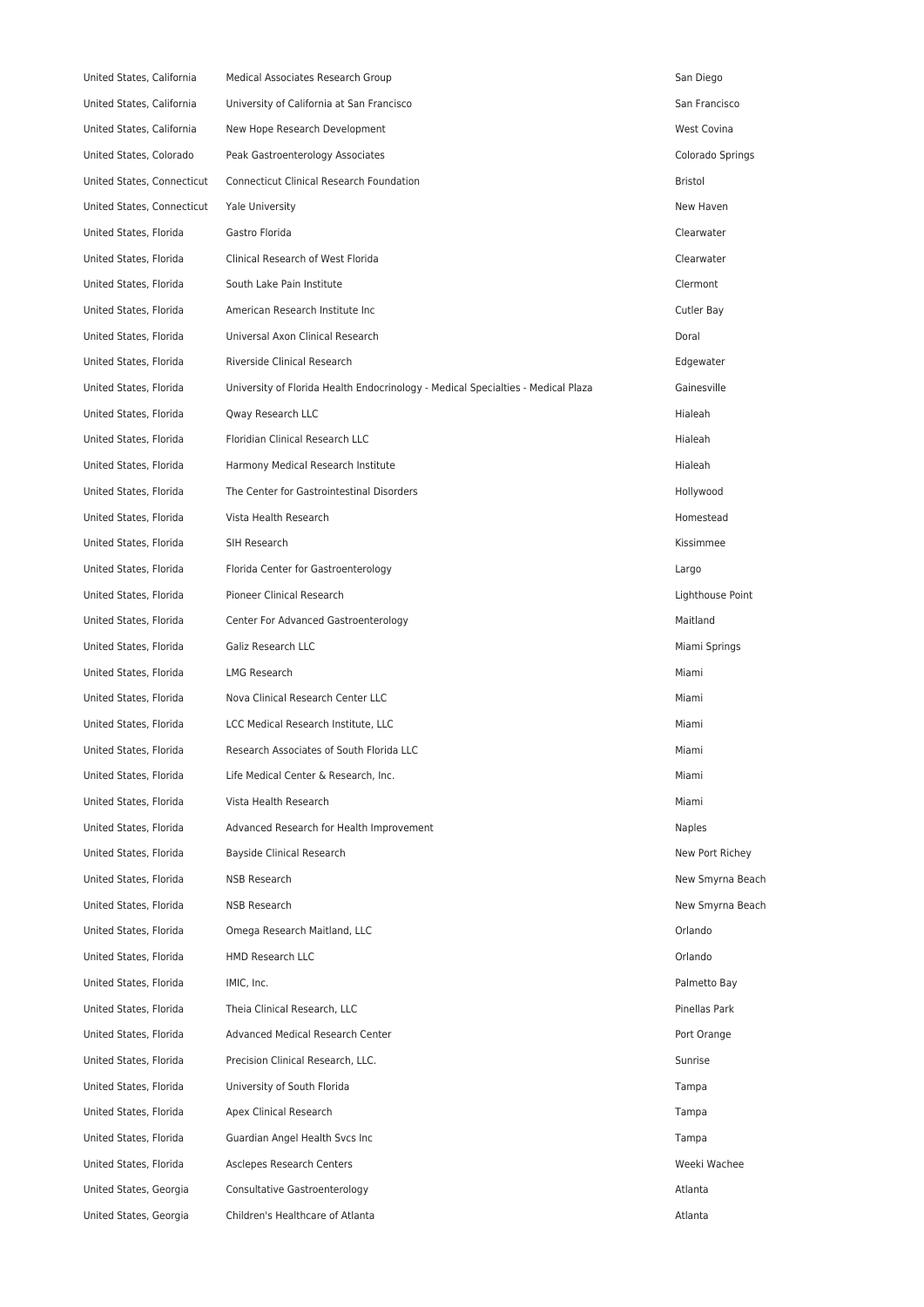| United States, Georgia                               | <b>Emory Clinic</b>                                                                    | Atlanta          |
|------------------------------------------------------|----------------------------------------------------------------------------------------|------------------|
| United States, Georgia                               | Atlanta Gastroenterology Associates, LLC                                               | Atlanta          |
| United States, Georgia                               | Children's Center for Digestive Healthcare                                             | Atlanta          |
| United States, Georgia                               | Gastrointestinal Disease Research                                                      | Columbus         |
| United States, Georgia                               | Atlanta Center For Gastroenterology, P.C.                                              | Decatur          |
| United States, Georgia                               | Gastroenterology Associates Of Central Georgia LLC                                     | Macon            |
| United States, Idaho                                 | Grand Teton Research Group, PLLC                                                       | Idaho Falls      |
| United States, Illinois                              | Rush University Medical Center - University Cardiovascular Surgeons                    | Chicago          |
| United States, Illinois                              | Northwestern University                                                                | Chicago          |
| United States, Illinois                              | University of Chicago                                                                  | Chicago          |
| United States, Illinois                              | <b>DM Clinical Research</b>                                                            | Oak Lawn         |
| United States, Illinois                              | Carle Foundation Hospital                                                              | Urbana           |
| United States, Indiana                               | MediSphere Medical Research Center, LLC                                                | Evansville       |
| United States, Indiana                               | Indiana University                                                                     | Indianapolis     |
| United States, Iowa                                  | Iowa Digestive Disease Center                                                          | Clive            |
| United States, Kansas                                | Cotton ONeil Clinical Research Center Digestive Health                                 | Topeka           |
| United States, Kentucky                              | University of Kentucky Health Care                                                     | Lexington        |
| United States, Louisiana                             | Gastroenterology Associates, LLC                                                       | Baton Rouge      |
| United States, Louisiana                             | CroNOLA LLC                                                                            | Houma            |
| United States, Louisiana                             | Centex Studies, Inc.                                                                   | Lake Charles     |
| United States, Louisiana                             | Clinical Trials of SW Louisiana LLC                                                    | Lake Charles     |
| United States, Louisiana                             | Tandem Clinical Research, LLC                                                          | Marrero          |
| United States, Louisiana                             | Nola Research Works                                                                    | New Orleans      |
| United States, Louisiana                             | LSU Health Sciences Center Shreveport                                                  | Shreveport       |
| United States, Maryland                              | Johns Hopkins Bayview Medical Center                                                   | <b>Baltimore</b> |
| United States, Maryland                              | Digestive Disease Associates, PA                                                       | Catonsville      |
| United States, Maryland                              | Woodholme Gastroenterology Associates                                                  | Glen Burnie      |
|                                                      | United States, Massachusetts Harvard Medical School - Boston Children's Hospital       | Boston           |
|                                                      | United States, Massachusetts Brigham and Women's Hospital - Crohn's and Colitis Center | Chestnut Hill    |
| United States, Massachusetts Baystate Medical Center |                                                                                        | Springfield      |
| United States, Massachusetts Local Institution - 286 |                                                                                        | Springfield      |
|                                                      | United States, Massachusetts University of Massachusetts Memorial Medical Center       | Worcester        |
| United States, Michigan                              | Medex Research Institute                                                               | Caro             |
| United States, Michigan                              | Western Michigan University Homer Stryker M.D. School of Medicine                      | Kalamazoo        |
| United States, Michigan                              | Henry Ford Medical Center - New Center One                                             | Novi             |
| United States, Michigan                              | Revive Research Institute                                                              | Southfield       |
| United States, Minnesota                             | University of Minnesota Medical Center                                                 | Minneapolis      |
| United States, Minnesota                             | Mayo Clinic                                                                            | Rochester        |
| United States, Mississippi                           | Southern Therapy and Advanced Research                                                 | Jackson          |
| United States, Missouri                              | Mid America Gastrointestinal Consultants                                               | Kansas City      |
| United States, Missouri                              | Washington University School of Medicine                                               | Saint Louis      |
| United States, Nevada                                | Internal Medicine Specialists                                                          | Las Vegas        |
|                                                      | United States, New HampshireDartmouth-Hitchcock Medical Center                         | Lebanon          |
| United States, New Jersey                            | Englewood Hospital and Medical Center                                                  | Englewood        |
| United States, New Mexico                            | University of New Mexico Hospital                                                      | Albuquerque      |
|                                                      |                                                                                        |                  |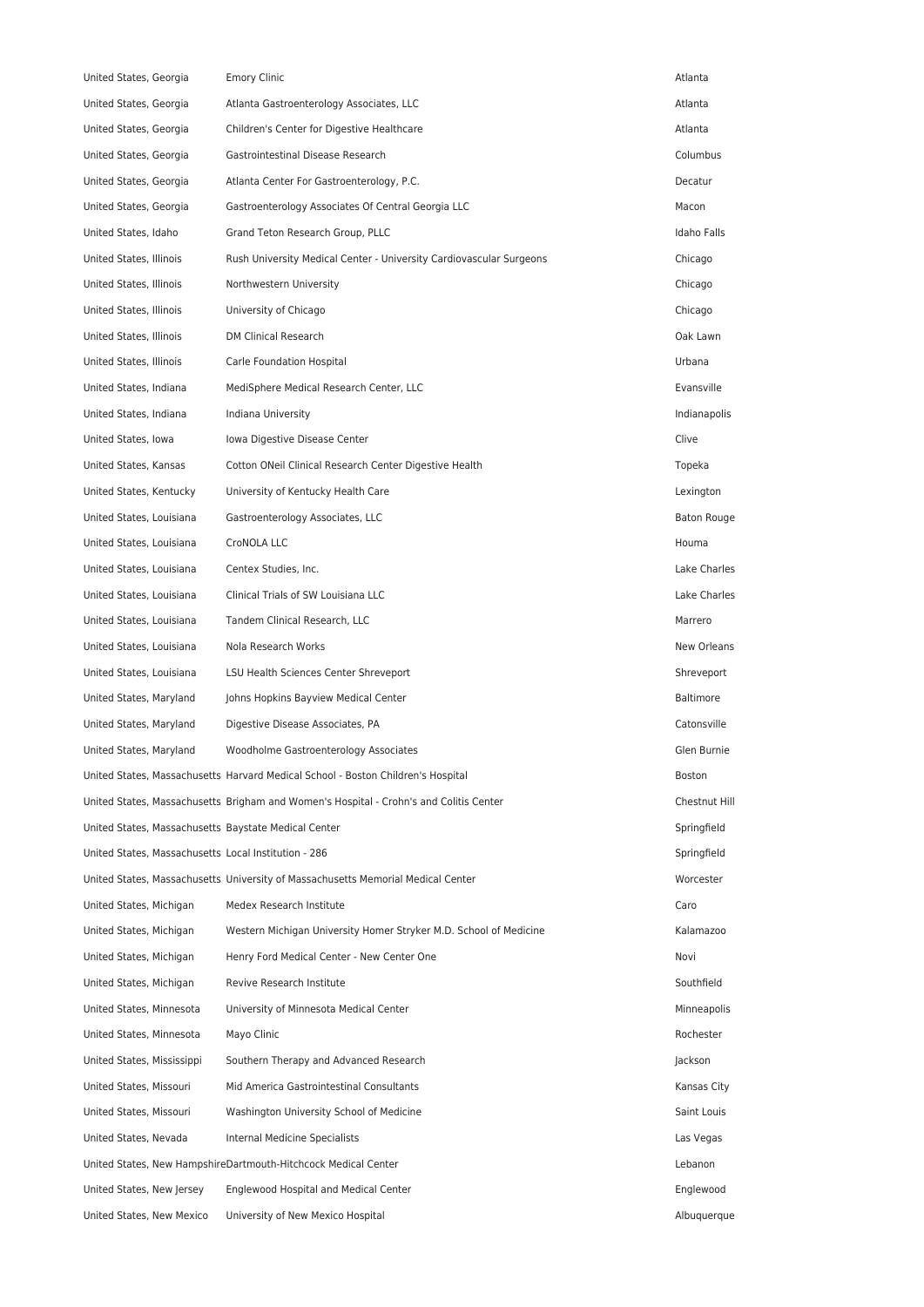| United States, New York                                  | Advantage Clinical Trials                                                  | Bronx                |
|----------------------------------------------------------|----------------------------------------------------------------------------|----------------------|
| United States, New York                                  | <b>NY Scientific</b>                                                       | Brooklyn             |
| United States, New York                                  | Adirondack Medical Research Center                                         | Glens Falls          |
| United States, New York                                  | Northwell Health                                                           | Great Neck           |
| United States, New York                                  | Drug Trials America                                                        | Hartsdale            |
| United States, New York                                  | Weill Cornell Medical College                                              | New York             |
| United States, New York                                  | Concorde Medical Group                                                     | New York             |
| United States, New York                                  | Cornell University                                                         | New York             |
| United States, New York                                  | TrialSpark                                                                 | New York             |
| United States, New York                                  | Lenox Hill Hospital                                                        | New York             |
| United States, New York                                  | DiGiovanna Institute for Medical Education And Research                    | North Massapequa     |
| United States, New York                                  | Circuit Clinical                                                           | Orchard Park         |
|                                                          | United States, North Carolina Asheville Gastroenterology Associates, P.A.  | Asheville            |
|                                                          | United States, North Carolina Carolinas HealthCare System Digestive Health | Charlotte            |
| United States, North Carolina Internal Medicine Research |                                                                            | Charlotte            |
|                                                          | United States, North Carolina PMG Research of Charlotte LLC                | Charlotte            |
| United States, North Carolina Carolina Research Center   |                                                                            | Greenville           |
|                                                          | United States, North Carolina PMG Research of Winston-Salem LLC            | Winston-Salem        |
| United States, Ohio                                      | Great Lakes Medical Research, LLC                                          | Beachwood            |
| United States, Ohio                                      | University Hospitals of Cleveland                                          | Cleveland            |
| United States, Ohio                                      | Cleveland Clinic - Taussig Cancer Institute                                | Cleveland            |
| United States, Ohio                                      | Local Institution - 018                                                    | Cleveland            |
| United States, Ohio                                      | Advance Clinical Research - Dayton Internal Medicine                       | Dayton               |
| United States, Ohio                                      | Ohio State University Wexner Medical Center                                | Hilliard             |
| United States, Ohio                                      | Great Lakes Gastroenterology                                               | Mentor               |
| United States, Ohio                                      | Paramount Medical Research & Consulting, LLC                               | Middleburg Heights   |
| United States, Ohio                                      | Great Lakes Medical Research, LLC                                          | Warren               |
| United States, Oklahoma                                  | Cancer Care Associates of OK-N PorterAvenue                                | Norman               |
| United States, Oklahoma                                  | <b>Hightower Clinical</b>                                                  | Oklahoma City        |
| United States, Oklahoma                                  | University of Oklahoma Health Sciences Center                              | Oklahoma City        |
| United States, Oklahoma                                  | Digestive Disease Specialists                                              | Oklahoma City        |
| United States, Oklahoma                                  | Allergy, Asthma and Immunology Center, PC                                  | Tulsa                |
| United States, Oklahoma                                  | Central States Research, LLC                                               | Tulsa                |
| United States, Oregon                                    | Oregon Health & Science University                                         | Portland             |
| United States, Pennsylvania                              | Penn State Milton S Hershey Medical Center                                 | Hershey              |
| United States, Pennsylvania                              | University of Pennsylvania Cancer Center                                   | Philadelphia         |
| United States, Pennsylvania                              | Penn State University Milton S Hershey Medical Center                      | <b>State College</b> |
| United States, Tennessee                                 | Local Institution - 121                                                    | Nashville            |
| United States, Tennessee                                 | <b>Quality Medical Research</b>                                            | Nashville            |
| United States, Tennessee                                 | Vanderbilt University Medical Center                                       | Nashville            |
| United States, Tennessee                                 | Advanced Gastroenterology                                                  | Union City           |
| United States, Texas                                     | Avant Research Associates, LLC - Austin                                    | Austin               |
| United States, Texas                                     | San Antonio Military Medical Center                                        | Fort Sam Houston     |
| United States, Texas                                     | Baylor College of Medicine                                                 | Houston              |
| United States, Texas                                     | Houston Methodist Hospital                                                 | Houston              |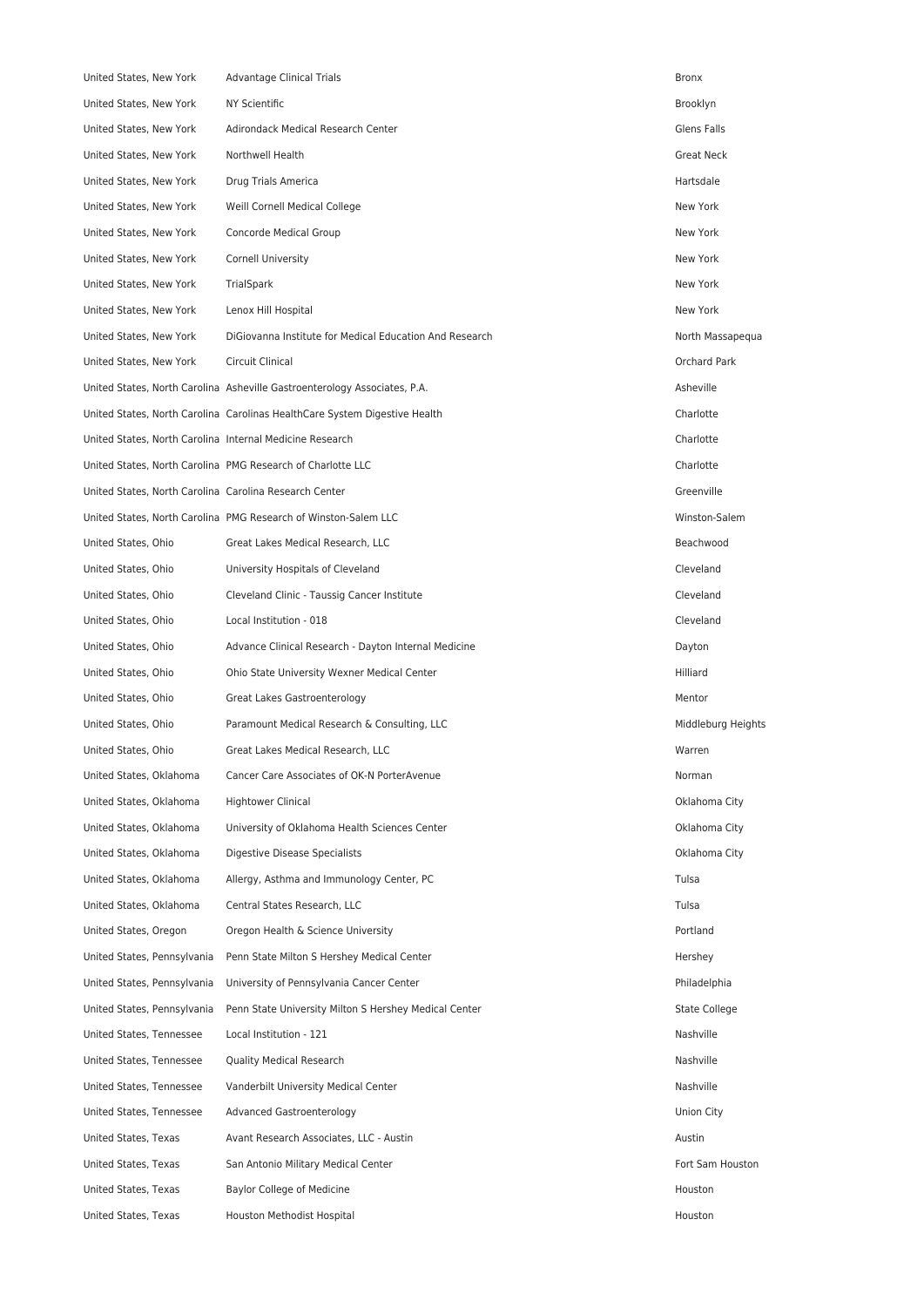| United States, Texas       | Biopharma Informatic Inc. Research Center                            | Houston                         |
|----------------------------|----------------------------------------------------------------------|---------------------------------|
| United States, Texas       | Centex Studies, Inc.                                                 | Houston                         |
| United States, Texas       | GI Specialists of Houston                                            | Houston                         |
| United States, Texas       | Local Institution - 088                                              | Houston                         |
| United States, Texas       | Premier Vein and Vascular Center                                     | Houston                         |
| United States, Texas       | The Coastal Medical Group                                            | Houston                         |
| United States, Texas       | <b>Gulf Coast Research Group LLC</b>                                 | Houston                         |
| United States, Texas       | Accurate Clinical Research Inc                                       | Pasadena                        |
| United States, Texas       | <b>DHAT Research Institute</b>                                       | Richardson                      |
| United States, Texas       | Sun Research Institute                                               | San Antonio                     |
| United States, Texas       | Sun Research Institute                                               | San Antonio                     |
| United States, Texas       | San Antonio Gastroenterology                                         | San Antonio                     |
| United States, Texas       | Texas Digestive Disease Consultants - Southlake                      | Southlake                       |
| United States, Texas       | Baylor Scott and White Health                                        | Temple                          |
| United States, Texas       | Digestive Health Specialists of Tyler                                | Tyler                           |
| United States, Utah        | University of Utah School of Medicine                                | Salt Lake City                  |
| United States, Virginia    | Gastroenterology Associates, PC                                      | Gainesville                     |
| United States, Virginia    | Local Institution - 189                                              | Gainesville                     |
| United States, Virginia    | Blue Ridge Medical Research                                          | Lynchburg                       |
| United States, Virginia    | Summit Clinical Research, LLC                                        | Petersburg                      |
| United States, Virginia    | The Gastroenterology Group                                           | Reston                          |
| United States, Virginia    | McGuire Veterans Affairs Medical Center                              | Richmond                        |
| United States, Virginia    | Carilion Clinic                                                      | Roanoke                         |
| United States, Virginia    | Virginia Gastroenterology Institute PC                               | Suffolk                         |
| United States, Washington  | University of Washington Medical Center                              | Seattle                         |
| United States, Washington  | Dermatologist Specialists of Spokane                                 | Spokane                         |
| United States, Wisconsin   | Aurora Health Care Aurora Research                                   | Grafton                         |
| United States, Wisconsin   | Franciscan Skemp Healthcare                                          | La Crosse                       |
| Argentina                  | Sanatorio Guemes                                                     | Ciudad Autonoma de Buenos Aires |
| Argentina                  | Hospital Privado Centro Medico de Cordoba                            | Cordoba                         |
| Argentina                  | Instituto Medico de la Fundacion Estudios Clinicos                   | Rosario                         |
| Argentina                  | Universidad Nacional De Rosario - Hospital Provincial Del Centenario | Rosario                         |
| Argentina                  | Sanatorio 9 de Julio - CICE 9 de Julio                               | San Miguel de Tucuman           |
| Australia, New South Wales | <b>Concord Repatriation General Hospital</b>                         | Concord                         |
| Australia, New South Wales | Nepean Hospital                                                      | Kingswood                       |
| Australia, New South Wales | Liverpool Hospital                                                   | Liverpool                       |
| Australia, New South Wales | John Hunter Hospital and Hunter Medical Research Institute           | New Lambton Heights             |
| Australia, New South Wales | Wollongong Hospital                                                  | Wollongong                      |
| Australia, Queensland      | Coastal Digestive Health                                             | Maroorchydore                   |
| Australia, Queensland      | Local Institution - 313                                              | Maroorchydore                   |
| Australia, Queensland      | University of the Sunshine Coast                                     | North Mackay                    |
| Australia, Queensland      | Mater Hospital Brisbane                                              | South Brisbane                  |
| Australia, Queensland      | Princess Alexandra Hospital                                          | Woolloongabba                   |
| Australia, South Australia | Local Institution - 308                                              | Adelaide                        |
| Australia, South Australia | Royal Adelaide Hospital                                              | Adelaide                        |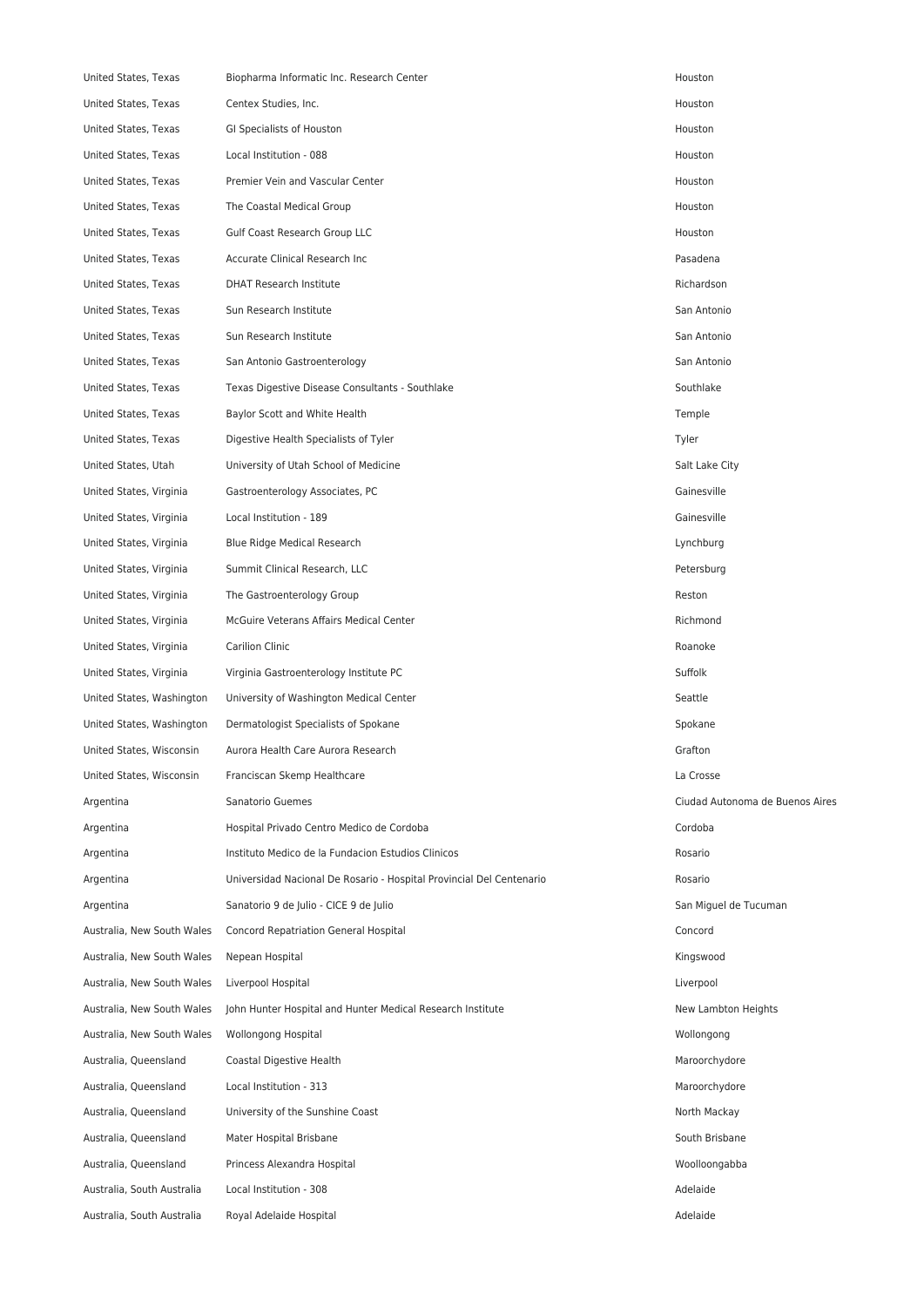| Australia, South Australia   | <b>Flinders Medical Centre</b>                                                         | <b>Bedford Park</b> |
|------------------------------|----------------------------------------------------------------------------------------|---------------------|
| Australia, South Australia   | The Queen Elizabeth Hospital                                                           | Woodville South     |
| Australia, Victoria          | Monash Medical Centre                                                                  | Clayton             |
| Australia, Victoria          | St Vincent's Hospital Melbourne                                                        | Fitzroy             |
| Australia, Western Australia | Harry Perkins Medical Research Institute, Fiona Stanley Hospital                       | Murdoch             |
| Australia, Western Australia | St John of God Subiaco Hospital                                                        | Subiaco             |
| Australia                    | Ballarat Base Hospital                                                                 | <b>Ballarat</b>     |
| Austria                      | Medical University Innsbruck                                                           | Innsbruck           |
| Austria                      | Local Institution - 727                                                                | St Polten           |
| Austria                      | University Hospital St. Poelten                                                        | St Polten           |
| Austria                      | <b>Medical University Vienna</b>                                                       | Vienna              |
| <b>Belarus</b>               | Grodno City Clinical Hospital #4                                                       | Grodno              |
| <b>Belarus</b>               | Vitebsk Regional Clinical Specialized Center                                           | Vitebsk             |
| Belgium                      | Algemeen Ziekenhuis Klina                                                              | <b>Brasschaat</b>   |
| Belgium                      | Universitair Ziekenhuis Brussel                                                        | <b>Brussels</b>     |
| Belgium                      | University Hospital Brussels                                                           | <b>Brussels</b>     |
| Belgium                      | CHU Saint-Luc                                                                          | <b>Brussels</b>     |
| Belgium                      | Queen Fabiola Children's University Hospital                                           | <b>Brussels</b>     |
| Belgium                      | Universitair Ziehenhuis Antwerpen                                                      | Edegem              |
| Belgium                      | Universitair Ziekenhuis Gent                                                           | Ghent               |
| Belgium                      | Universitair Ziekenhuis Leuven, Campus Gasthuisberg                                    | Leuven              |
| Belgium                      | Clinique du Montlegia                                                                  | Liege               |
| Belgium                      | Sart Tilman Hospital Department of Gastroenterology and Hepatology                     | Seraing             |
| Belgium                      | Hospital Centre of Walloon Picarde                                                     | Tournai             |
| Bosnia and Herzegovina       | University Clinical Centre of the Republic of Srpska                                   | Banja Luka          |
| Bosnia and Herzegovina       | University Clinical Hospital Mostar                                                    | Mostar              |
| Bosnia and Herzegovina       | Clinical Center University of Sarajevo                                                 | Sarajevo            |
| Bosnia and Herzegovina       | General Hospital "Prim.dr. Abdulah Nakas"                                              | Sarajevo            |
| Bulgaria                     | Multiprofile Hospital for Active Treatment Medline                                     | Plovdiv             |
| Bulgaria                     | <b>MHAT Ruse AD</b>                                                                    | Ruse                |
| Bulgaria                     | Second MHAT Sofia AD                                                                   | Sofia               |
| <b>Bulgaria</b>              | <b>Excelsior Medical Center</b>                                                        | Sofia               |
| Bulgaria                     | Local Institution - 750                                                                | Sofia               |
| Bulgaria                     | Multiprofile Hospital for Active Treatment Tokuda Hospital Sofia                       | Sofia               |
| Bulgaria                     | Diagnostic and Consulting Center Alexandrovska                                         | Sofia               |
| Bulgaria                     | University Multiprofile Hospital for Active Treatment Tsaritsa Yoanna ISUL EAD         | Sofia               |
| Bulgaria                     | University Multiprofile Hospital for Active Treatment Sveti Ivan Rilski EAD            | Sofia               |
| Bulgaria                     | Diagnostic-Consultative Center Sveta Anna                                              | Sofia               |
| Bulgaria                     | University Multiprofile Hospital for Active Treatment ACIBADEM City Clinic Sofia       | Sofia               |
| Bulgaria                     | ACIBADEM City Clinic Medical Center Bregalnitsa                                        | Varna               |
| Canada, Alberta              | University of Calgary Health - The Gastrointestinal Research Group (GIRG)              | Calgary             |
| Canada, Alberta              | West Edmonton Gastroenterology Consultants                                             | Edmonton            |
| Canada, British Columbia     | Okanagan Clinical Trials Ltd                                                           | Kelowna             |
| Canada, British Columbia     | Fraser Clinical Trials Inc.                                                            | New Westminister    |
| Canada, British Columbia     | Vancouver Hospital Gastrointestinal Research Unit The Gordon and Leslie Diamond Centre | Vancouver           |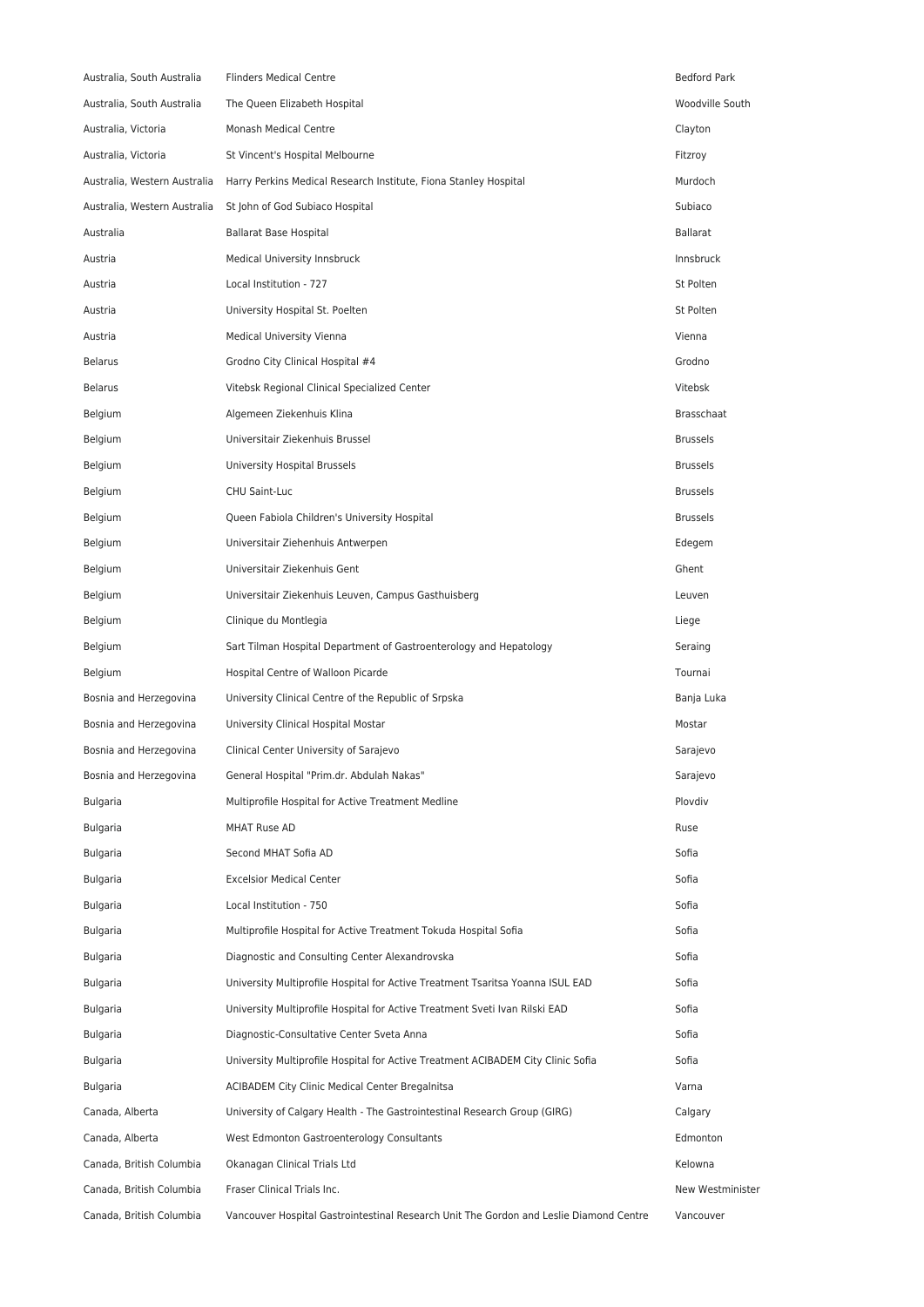| Canada, British Columbia | GI Research Institute                                                                    | Vancouver          |
|--------------------------|------------------------------------------------------------------------------------------|--------------------|
| Canada, British Columbia | Local Institution - 267                                                                  | Vancouver          |
| Canada, Manitoba         | <b>Brandon Medical Arts Clinic</b>                                                       | Brandon            |
| Canada, Manitoba         | Local Institution - 256                                                                  | <b>Brandon</b>     |
| Canada, Manitoba         | Winnipeg Clinic Dermatology Research                                                     | Winnipeg           |
| Canada, Nova Scotia      | Viable Clinical Research                                                                 | Bridgewater        |
| Canada, Nova Scotia      | <b>IWK Health Center</b>                                                                 | Halifax            |
| Canada, Ontario          | Local Institution - 252                                                                  | London             |
| Canada, Ontario          | London Health Sciences Centre, University Hospital                                       | London             |
| Canada, Ontario          | LHSC Victoria Hospital                                                                   | London             |
| Canada, Ontario          | Dr.Garisa Jagan Mohan Reddy MD                                                           | Sudbury            |
| Canada, Ontario          | Mount Sinai Hospital                                                                     | Toronto            |
| Canada, Ontario          | Kensington Screening Clinic                                                              | Toronto            |
| Canada, Ontario          | Toronto Digestive Disease Associates Inc                                                 | Vaughan            |
| Canada, Quebec           | Hopital Maisonneuve-Rosemont                                                             | Montreal           |
| Canada, Quebec           | The Ottawa Hospital - General Campus                                                     | Ottawa             |
| China                    | Peking University First Hospital                                                         | Beijing            |
| China                    | Peking University People's Hospital                                                      | Beijing            |
| China                    | Beijing YouYi Hospital-Beijing Friendship Hospital Capital Medical University            | Beijing            |
| China                    | The Seventh Medical Center of PLA General Hospital                                       | Beijing            |
| China                    | First Hospital of Jilin University                                                       | Changchun          |
| China                    | Guangzhou First People's Hospital                                                        | Guangzhou Shi      |
| China                    | Sir Run Run Shaw Hospital, School of Medicine, Zhejiang University                       | Hangzhou, Zhejiang |
| China                    | Anhui Provincial Hospital                                                                | Hefei              |
| China                    | The First Affiliated Hospital of Nanchang University                                     | Nanchang           |
| China                    | Jiangsu Province Hospital, The First Affiliated Hospital of Nanjing Medical University   | Nanjing            |
| China                    | Renji Hospital Affiliated to Shanghai Jiao Tong University School of Medicine            | Shanghai           |
| China                    | China Medical University Hospital                                                        | Taichung City      |
| China                    | Wuhan Union Hospital                                                                     | Wuhan              |
| China                    | Tongji Hospital, Tongji Medical College of Huazhong University of Science and Technology | Wuhan              |
| China                    | Zhangzhou Municipal Hospital of Fujian Province                                          | Zhangzhou          |
| China                    | The Second Affiliated Hospital Of Zhengzhou University                                   | Zhengzhou          |
| Croatia                  | Clinical Hospital Center Osijek                                                          | Osijek             |
| Croatia                  | Clinical Hospital Centre Rijeka                                                          | Rijeka             |
| Croatia                  | Clinical Hospital Center Split                                                           | Split              |
| Croatia                  | Clinical Hospital Center Sestre milosrdnice Clinic of Internal Diseases                  | Zagreb             |
| Croatia                  | Clinical Hospital Dubrava                                                                | Zagreb             |
| Croatia                  | University Hospital Centre Zagreb, Clinic of Internal Diseases                           | Zagreb             |
| Czechia                  | Local Institution - 767                                                                  | <b>Brno</b>        |
| Czechia                  | Military Hospital Brno                                                                   | Brno               |
| Czechia                  | Local Institution - 772                                                                  | Brno               |
| Czechia                  | St. Anne's University Hospital Brno                                                      | <b>Brno</b>        |
| Czechia                  | Hepato-Gastroenterologie HK, s. r. o.                                                    | Hradec Králové     |
| Czechia                  | Soukroma Gastroenterologicka ambulance a endoskopie                                      | Most               |
|                          |                                                                                          |                    |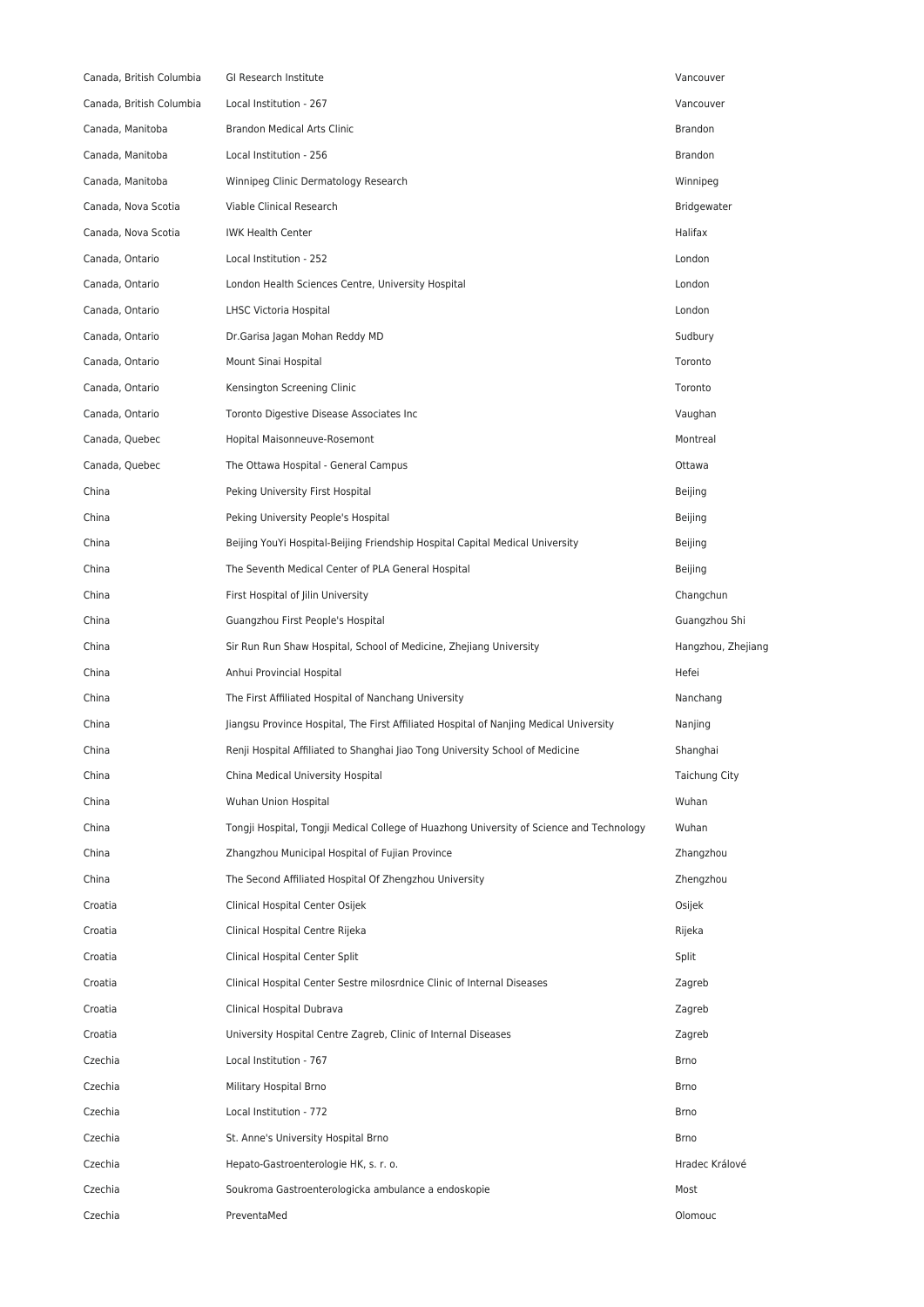| Czechia | Krajská nemocnice Pardubice, Kožní oddelení                          | Pardubice             |
|---------|----------------------------------------------------------------------|-----------------------|
| Czechia | University Hospital Pilsen                                           | Plzen                 |
| Czechia | University Hospital Motol                                            | Prague 5              |
| Czechia | ISCARE, a.s.                                                         | Prague 9              |
| Czechia | Institut klinicke a experimentalni mediciny                          | Praha 4               |
| Czechia | Local Institution - 776                                              | Praha 4               |
| Denmark | Bispebjerg Hospital                                                  | Copenhagen            |
| Denmark | Holbaek Hospital                                                     | Holbaek               |
| Denmark | Nykobing F Hospital                                                  | Nykobing F            |
| Finland | Helsinki University Central Hospital (HUCH)                          | Helsinki              |
| Finland | Turku University Hospital                                            | Turku                 |
| France  | CHU Amiens Picardie - Site Sud                                       | Amiens cedex 1        |
| France  | Centre Hospitalier de Blois                                          | <b>Blois Cedex</b>    |
| France  | <b>Beziers Hospital</b>                                              | <b>Béziers</b>        |
| France  | University Hospital Center Caen                                      | Caen                  |
| France  | Assistance Publique - Hopitaux de Paris - Hopital Beaujon            | Clichy                |
| France  | Louis Mourier Hospital                                               | Colombes              |
| France  | Centre Hospitalier Intercommunal de Creteil                          | Creteil Cedex         |
| France  | CHU de Dijon Bourgogne - Hopital Francois Mitterand                  | Dijon Cedex           |
| France  | CHU de Grenoble Alpes                                                | Grenoble Cedex 9      |
| France  | Local Institution - 615                                              | Grenoble Cedex 9      |
| France  | CHRU de Lille - Hopital Claude Huriez                                | Lillie Cedex          |
| France  | <b>Hopital Nord</b>                                                  | Marseille cedex 20    |
| France  | CHU Nantes University Hospital - Hotel Dieu Hospital                 | Nantes                |
| France  | South Lyon Hospital Center                                           | Pierre-Benite         |
| France  | Hospital Pontchaillou                                                | Rennes                |
| France  | CHU de Rouen Hopital Charles Nicolle                                 | Rouen Cedex           |
| France  | Saint-Etienne University Hospital Center                             | Saint Priest en Jarez |
| France  | CHU de Toulouse Hopital Rangueil                                     | Toulouse Cedex 09     |
| Georgia | JSC Evex Medical Corporation - Batumi Referral Hospital              | Batumi                |
| Georgia | JSC Evex Medical Corporation - Oncology Center                       | Kutaisi               |
| Georgia | Helsicore - Israeli Georgian Medical Research Clinic                 | Tbilisi               |
| Georgia | LLC Vivamedi                                                         | Tbilisi               |
| Georgia | Tbilisi State Medical University                                     | Tbilisi               |
| Georgia | LTD Institute of Clinical Cardiology                                 | Tbilisi               |
| Georgia | JSC Infectious Disease, AIDS and Clinical Immunology Research Center | Tbilisi               |
| Georgia | Local Institution - 783                                              | Tbilisi               |
| Georgia | Local Institution - 784                                              | Tbilisi               |
| Georgia | Local Institution - 785                                              | Tbilisi               |
| Georgia | LTD Academician N.Kipshidze Central University Clinic                | Tbilisi               |
| Georgia | LTD Aversi Clinic                                                    | Tbilisi               |
| Georgia | LTD MediClub Georgia                                                 | Tbilisi               |
| Georgia | David Tatishvili Medical Center                                      | Tbilisi               |
| Georgia | JSC Evex Medical Corporation - Telavi Referral Hospital              | Telavi                |
| Germany | Charite - Universitaetsmedizin Berlin                                | <b>Berlin</b>         |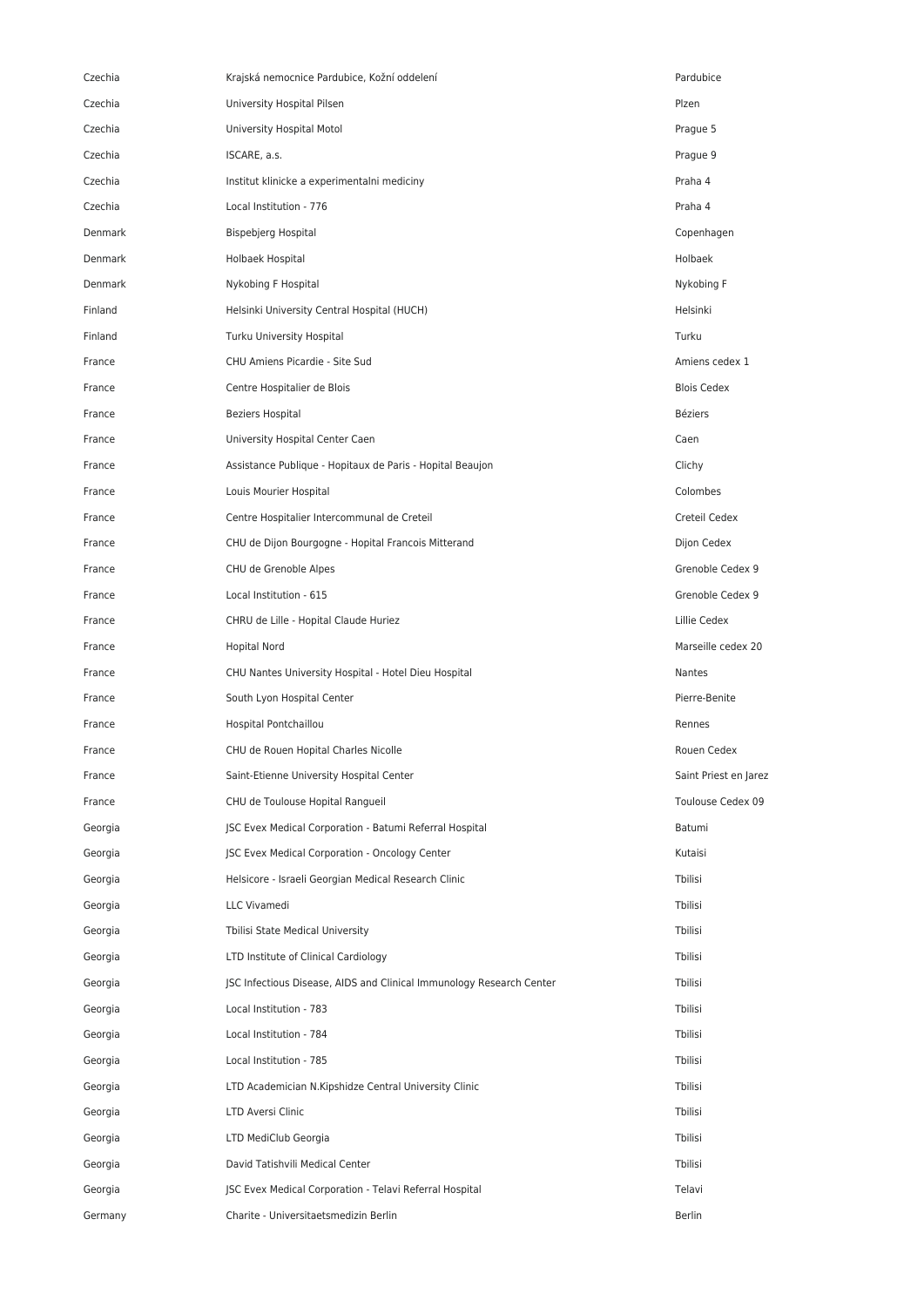| Germany | Gastroenterological Special Practice at Wittenbergplatz        | Berlin                   |
|---------|----------------------------------------------------------------|--------------------------|
| Germany | Gastroenterology Am Bayerischen Platz                          | <b>Berlin</b>            |
| Germany | Charite Universitaetsmedizin Berlin - Campus Benjamin Franklin | <b>Berlin</b>            |
| Germany | Charite - Universitätsmedizin Berlin                           | <b>Berlin</b>            |
| Germany | <b>DRK Clinics Berlin</b>                                      | <b>Berlin</b>            |
| Germany | Hospital Waldfriede e.V.                                       | <b>Berlin</b>            |
| Germany | Brandenburg City Hospital                                      | Brandenburg an der Havel |
| Germany | Medical Care Unit Dachau                                       | Dachau                   |
| Germany | Klinikum Darmstadt                                             | Darmstadt                |
| Germany | Kliniken Essen-Mitte                                           | Essen                    |
| Germany | Johann Wolfgang Goethe University Hospital                     | Frankfurt am Main        |
| Germany | Agaplesion Markus Krankenhaus                                  | Frankfurt                |
| Germany | Interdisciplinary Crohn Colitis Center Rhein Main              | Frankfurt                |
| Germany | Studiengesellschaft BSF                                        | Halle                    |
| Germany | University Hospital Halle (Saale)                              | Halle                    |
| Germany | University Hospital Hamburg-Eppendorf                          | Hamburg                  |
| Germany | Asklepios Klinik Hamburg                                       | Hamburg                  |
| Germany | Universitatsklinikum Schleswig-Holstein                        | Keil                     |
| Germany | Universitaetsklinikum Leipzig AoeR                             | Leipzig                  |
| Germany | Practice for Gastroenterology and Internal Medicine            | Ludwigshafen am Rhein    |
| Germany | St Marien und St Annastiftskrankenhaus                         | Ludwigshafen am Rhein    |
| Germany | Universitaetsmedizin der Johannes Gutenberg-Universitaet Mainz | Mainz                    |
| Germany | University Hospital Muenster                                   | Muenster                 |
| Germany | Synesis Research Center                                        | Munich                   |
| Germany | Universitaetsklinikum Charite - Ruppiner Kliniken GmbH         | Neuruppin                |
| Germany | Robert-Bosch-Hospital                                          | Stuttgart                |
| Germany | Universitaetsklinikum Tuebingen                                | Tuebingen                |
| Germany | Universitaetsklinikum Ulm                                      | Ulm                      |
| Greece  | Laiko General Hospital of Athens                               | Athens                   |
| Greece  | Sotiria Chest Diseases Hospital of Athens                      | Athens                   |
| Greece  | Tzanio General Hospital of Piraeus                             | Athens                   |
| Greece  | <b>PAGNI University Hospital</b>                               | Heraklion                |
| Greece  | General Hospital of Thessaloniki Hippokration                  | Thessaloniki             |
| Greece  | 424th Army General Hospital                                    | Thessaloniki             |
| Hungary | Bekes Megyei Kozponti Korhaz Dr. Rethy Pal Tagkorhaz           | Bekescsaba               |
| Hungary | Local Institution - 798                                        | Bekescsaba               |
| Hungary | Magyar Honvedseg Egeszsegugyi Kozpont                          | <b>Budapest</b>          |
| Hungary | Semmelweis Egyetem - Altalanos Orvostudomanyi Kar              | <b>Budapest</b>          |
| Hungary | Petz Aladar Megyei Oktato Korhaz, II. Belgyogyaszat            | Gyor                     |
| Hungary | CRU Hungary Kft                                                | Miskolc                  |
| Hungary | Kanizsai Dorottya Hospital                                     | Nagykanizsa              |
| Hungary | Local Institution - 800                                        | Nagykanizsa              |
| Hungary | Fejer Megyei Szent Gyorgy Egyetemi Oktato Korhaz               | Szekesfehervar           |
| Hungary | Clinfan Ltd                                                    | Szekszárd                |
| Hungary | Csongrad County Dr. Bugyi Istvan Hospital                      | Szentes                  |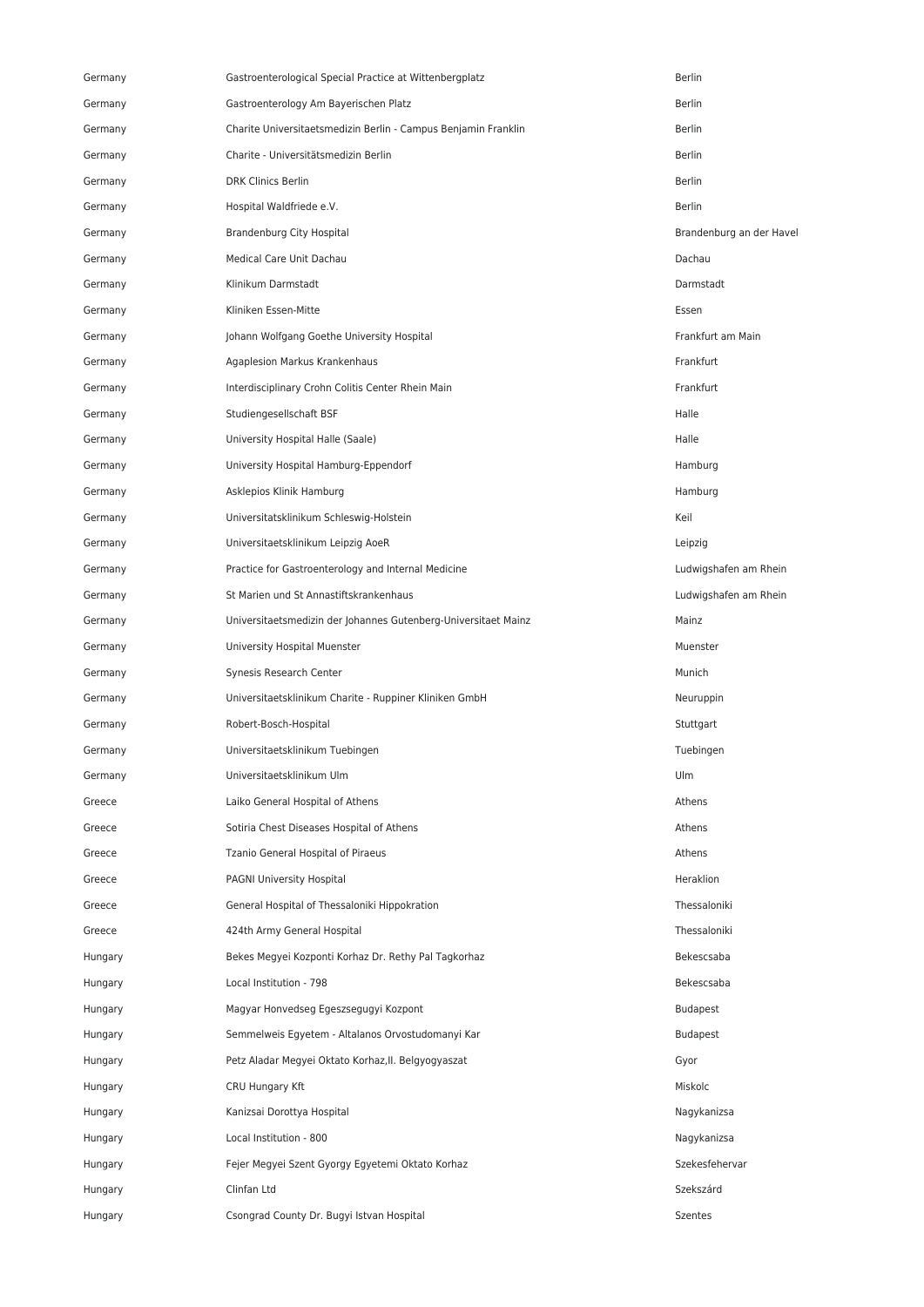| Hungary            | Zala Megyei KorhazHaematologia                                         | Zalaegerszeg      |
|--------------------|------------------------------------------------------------------------|-------------------|
| Ireland, Dublin    | St Vincent's University Hospital                                       | Dublin 4          |
| Ireland            | <b>Beaumont Hospital</b>                                               | Dublin 9          |
| Israel             | Institute of Gastroenterology and Hepatology at Ha'Emek Medical Center | Afula             |
| Israel             | Bat Yamon Medical Center, Clalit Medical Services                      | Bat Yam           |
| Israel             | Asaf Harofeh Medical Center                                            | Beer Jacob        |
| Israel             | Rambam Health Care Campus                                              | Haifa             |
| Israel             | Shaare Zedek Medical Center                                            | Jerusalem         |
| Israel             | Clalit Health Services                                                 | Jerusalem         |
| Israel             | Meir Medical Center                                                    | Kfar-Saba         |
| Israel             | <b>Galilee Medical Center</b>                                          | Nahariya          |
| Israel             | Local Institution - 344                                                | Nahariya          |
| Israel             | Rabin Medical Center                                                   | Petah Tikva       |
| Israel             | Chaim Sheba Medical Center                                             | Ramat Gan         |
| Israel             | Kaplan Medical Center                                                  | Rechovot          |
| Israel             | Tel-Aviv Sourasky Medical Center                                       | Tel-Aviv          |
| Italy              | University Polyclinic Hospital of Bari                                 | Bari              |
| Italy              | Local Institution - 677                                                | Bologna           |
| Italy              | Polyclinic S. Orsola-Malpighi                                          | Bologna           |
| Italy              | Civil Hospital of Brescia                                              | <b>Brescia</b>    |
| Italy              | Poliambulanza Hospital                                                 | <b>Brescia</b>    |
| Italy              | IRCCS "Savario De Bellis"                                              | Castellana Grotte |
| Italy              | University Hospital Mater Domini                                       | Catanzaro         |
| Italy              | "Ss. Annunziata" Policlinic of Chieti                                  | Chieti            |
| Italy              | University Polyclinic Hospital G. Martino                              | Messina           |
| Italy              | Maggiore Polyclinic Hospital, IRCCS Ca' Granda                         | Milano            |
| Italy              | Humanitas Research Hospital - Humanitas Mirasole S.p.A                 | Milan             |
| Italy              | Azienda Socio Sanitaria Territoriale (ASST) di Monza                   | Monza             |
| Italy              | Hospital of Di Padova                                                  | Padova            |
| Italy              | United Hospitals Villa Sofia Cervello                                  | Palermo           |
| Italy              | Polyclinic San Matteo IRCCS                                            | Pavia             |
| Italy              | Polyclinic Tor Vergata                                                 | Roma              |
| Italy              | Univerisity Polyclinic Foundation Agostino Gemelli                     | Roma              |
| Italy              | Azienda Ospedaliera San Camillo Forlanini                              | Rome              |
| Italy              | Integrated University Hospital Santa Maria della Misericordia of Udine | Udine             |
| Italy              | A.O. Universitaria Fondazione Macchi                                   | Varese            |
| Italy              | Sacred Heart Don Calabria                                              | Verona            |
| Korea, Republic of | Korea University Medical Center - Korea University Ansan Hospital      | Ansan             |
| Korea, Republic of | Pusan National University Hospital                                     | Busan             |
| Korea, Republic of | Inje University Haeundae Paik Hospital                                 | Busan             |
| Korea, Republic of | Yeungnam University Medical Center                                     | Daegu             |
| Korea, Republic of | Hanyang University Guri Hospital                                       | Guri-si           |
| Korea, Republic of | Seoul National University Bundang Hospital                             | Seongnam-si       |
| Korea, Republic of | Severance Hospital                                                     | Seoul             |
| Korea, Republic of | Samsung Medical Center                                                 | Seoul             |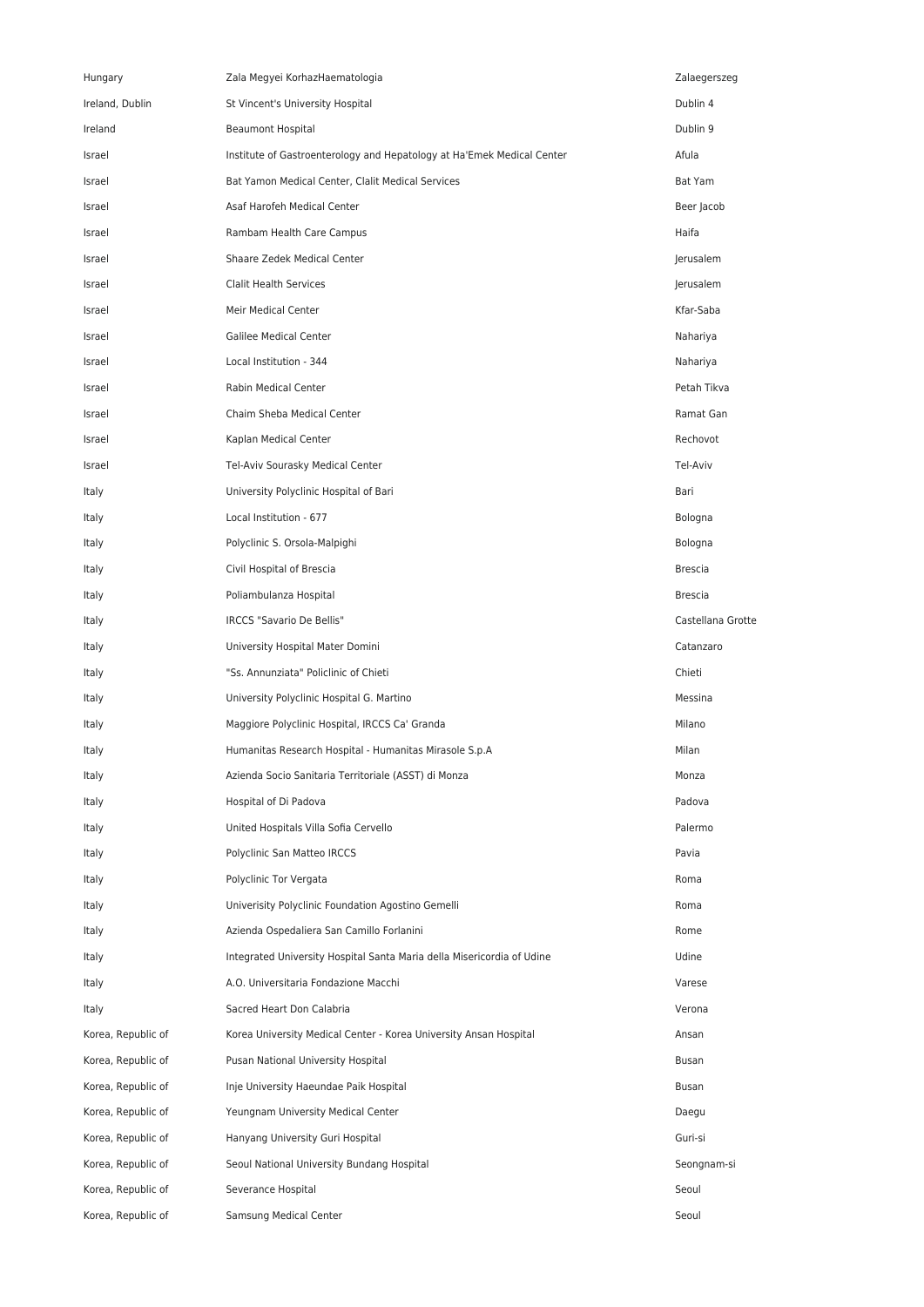| Korea, Republic of   | Seoul National University Hospital                                            | Seoul                 |
|----------------------|-------------------------------------------------------------------------------|-----------------------|
| Korea, Republic of   | Kangbuk Samsung Hospital                                                      | Seoul                 |
| Korea, Republic of   | Ewha Womans University Mokdong Hospital                                       | Seoul                 |
| Korea, Republic of   | St. Vincent's Hospital                                                        | Suwon                 |
| Latvia               | P. Stradins Clinical University Hospital                                      | Riga                  |
| Latvia               | Digestive Diseases Center Gastro                                              | Riga                  |
| Latvia               | Riga East Clinical University Hospital clinic Gailezers                       | Riga                  |
| Lithuania            | Hospital of Lithuanian University of Health Sciences Kaunas Clinics           | Kaunas                |
| Lithuania            | Klaipeda University Hospital                                                  | Klaipeda              |
| Lithuania            | Vilnius University Hospital Santariskes Clinics                               | Vilnius               |
| Lithuania            | Vilnius University Hospital Santariskiu Klinikos                              | Vilnius               |
| Lithuania            | Vilnius City Clinical Hospital                                                | Vilnius               |
| Mexico, Jalisco      | Investigacion Biomedica para el desarrollo de Farmacos, S.A. de C.V.          | Zapapan               |
| Mexico, Nuevo León   | Centro Regiomontano de Estudios Clinicos Roma SC.                             | Monterrey             |
| Mexico, Nuevo León   | Instituto Tecnológico y de Estudios Superiores de Monterrey                   | Monterrey             |
| Mexico, Querétaro    | SMIQ                                                                          | Santiago de Queretaro |
| Mexico               | Hospital Christus Muquerza del Parque S.A. de C.V.                            | Chihuahua             |
| Mexico               | Centro de Investigacion Clinica Acelerada (CICA) S.C.                         | Mexico                |
| Mexico               | Instituto Nacional de Ciencias Medicas y Nutricion Salvador Zubiran           | Tlalpan               |
| Moldova, Republic of | "Sfanta Treime" Clinical Municipal Hospital                                   | Chisinau              |
| Moldova, Republic of | Clinical Hospital of the Ministry of Health, Department of Endoscopic Surgery | Chisinau              |
| Moldova, Republic of | "Sf. Arhanghel Mihail" Municipal Clinical Hospital                            | Chisinau              |
| Moldova, Republic of | Republican Clinical Hospital, Department of Colorectal Surgery                | Chisinau              |
| Moldova, Republic of | Republican Clinical Hospital                                                  | Chisinau              |
| Netherlands          | Vrije Universiteit Medisch Centrum (VUMC)                                     | Amsterdam             |
| Netherlands          | Academisch Medisch Centrum                                                    | Amsterdam             |
| Netherlands          | Local Institution - 955                                                       | Amsterdam             |
| Netherlands          | <b>UMC Groningen</b>                                                          | Groningen             |
| Netherlands          | Radboud University Medical Center                                             | Nijmegen              |
| Netherlands          | Zuyderland Medisch Centrum                                                    | Sittard-Geleen        |
| Netherlands          | St. Elisabeth Ziekenhuis                                                      | Tilburg               |
| Norway               | Akershus University Hospital                                                  | Lørenskog             |
| Norway               | Lovisenberg Diakonale Sykehus                                                 | Oslo                  |
| Poland               | SP ZOZ Wojewodzki Szpital Zespolony im. J. Sniadeckiego                       | Bialystok             |
| Poland               | Medical Services Center MaxMed                                                | Bochnia               |
| Poland               | St. John Paul 2nd Municipal Hospital in Elblag                                | Elblag                |
| Poland               | Nicolaus Copernicus Hospital                                                  | Gdansk                |
| Poland               | Private Medical Practice Miroslaw Fic                                         | Jelenia Gora          |
| Poland               | <b>BioVirtus Medical Centre</b>                                               | Jozefow               |
| Poland               | Nzoz All-Medicus                                                              | Katowice              |
| Poland               | Kornel Gibinski Independent Public Central Clinical Hospital in Katowice      | Katowice              |
| Poland               | GLOBE Clinical Research Sp. z o.o. LLC                                        | Klodzko               |
| Poland               | PLEJADY Sp. z o.o. (LLC) Medical Centre                                       | Krakow                |
| Poland               | Landa Specialist Doctor's Offices                                             | Krakow                |
| Poland               | Local Institution - 823                                                       | Krakow                |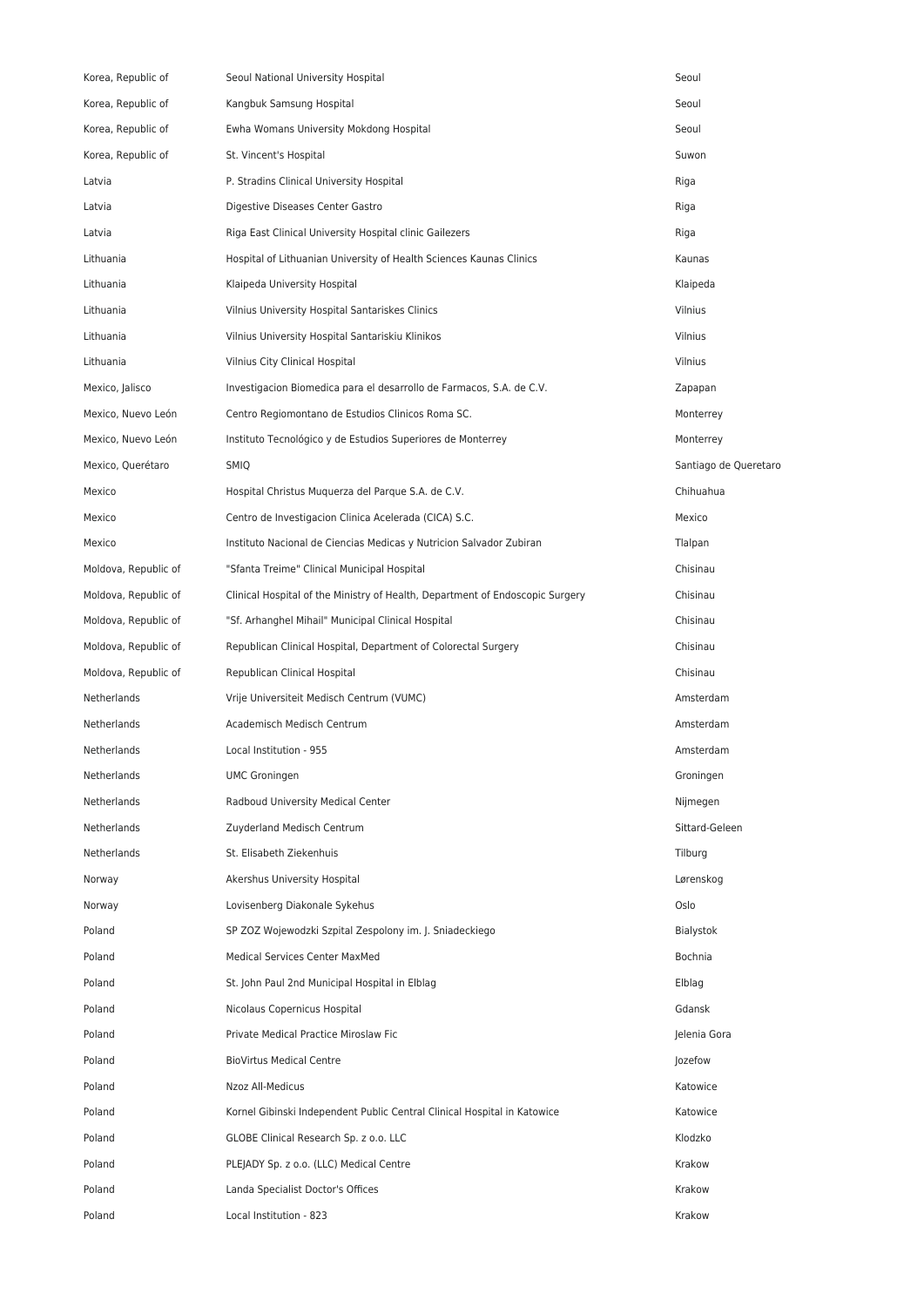| Poland   | <b>Krakow Medical Center LLC</b>                                                                      | Krakow              |
|----------|-------------------------------------------------------------------------------------------------------|---------------------|
| Poland   | Centrum Opieki Zdrowotnej Orkan Med                                                                   | Ksawerow            |
| Poland   | Santa Familia Centrum Badan, Profilaktyki i Leczenia                                                  | Lodz                |
| Poland   | Salve Limited Liability Company Limited Partnership, Outpatient Clinic                                | Lodz                |
| Poland   | LUX MED Centrum Medyczne - Lodz                                                                       | Lodz                |
| Poland   | Polish Mother's Memorial Hospital - Research Institute                                                | Lodz                |
| Poland   | 1 Military Clinical Hospital in Lublin                                                                | Lublin              |
| Poland   | Local Institution - 760                                                                               | Lublin              |
| Poland   | Local Institution - 976                                                                               | Nowy Targ           |
| Poland   | Non-Public Healthcare Facility Allmedica Clinical Trials                                              | Nowy Targ           |
| Poland   | Local Institution - 830                                                                               | Olsztyn             |
| Poland   | Provincial Specialist Hospital in Olsztyn                                                             | Olsztyn             |
| Poland   | <b>SOLUMED Medical Center</b>                                                                         | Poznan              |
| Poland   | Office of Bartosz Korczowski, MD                                                                      | Rzeszow             |
| Poland   | Endoskopia Sp. z o.o.                                                                                 | Sopot               |
| Poland   | Local Institution - 979                                                                               | Sopot               |
| Poland   | TWOJA PRZYCHODNIA Medical Centre of Szczecin LLC                                                      | Szczecin            |
| Poland   | GASTROMED Kopon, Zmudzinski and Partners Specialist Centre for Gastroenterology and<br>Endoscopy, Spe | Torun               |
| Poland   | H-T. Medical Center Sp. z o.o. LLC Limited Partnership                                                | Tychy               |
| Poland   | Polimedica                                                                                            | Ul. Piotrkowska 177 |
| Poland   | Maternal Pediatric and Adolescent Healthcare Centre                                                   | Warsaw              |
| Poland   | WIP Warsaw IBD Point                                                                                  | Warsaw              |
| Poland   | PRIMA LCC Specialist Clinics                                                                          | Warsaw              |
| Poland   | Children's Memorial Health Institute                                                                  | Warsaw              |
| Poland   | Endoterapia PFG LLC, Endotherapy PFG Outpatient Clinic Branch No 1                                    | Warszawa            |
| Poland   | Niepubliczny Zaklad Opieki Zdrowotnej VIVAMED                                                         | Warszawa            |
| Poland   | Health Centre Metabolic Diseases Outpatient Clinic in Wierzchoslawice                                 | Wierzchoslawice     |
| Poland   | Local Institution - 983                                                                               | Wroclaw             |
| Poland   | LUX MED Centrum Medyczne - Wroclaw                                                                    | Wroclaw             |
| Poland   | <b>Wroclaw Medical University</b>                                                                     | Wroclaw             |
| Poland   | Jan Mikulicz Radecki University Hospital                                                              | Wroclaw             |
| Poland   | Clinical Research Center Early-Phase Research Facility                                                | Wroclaw             |
| Poland   | LexMedica                                                                                             | Wroclaw             |
| Poland   | Ars Medica                                                                                            | Wroclaw             |
| Poland   | <b>EMC Medical Institute S.A</b>                                                                      | Wroclaw             |
| Portugal | Hospital Universitario de Coimbra- Hospitais de Universidade de Coimbra                               | Coimbra             |
| Portugal | Centro Hospitalar do Alto Ave, Hospital da Senhora da Oliveira Guimaraes                              | Guimaraes           |
| Portugal | Hospital Beatriz Angelo                                                                               | Loures              |
| Portugal | Centro Hospitalar do Alto Minho - Unidade Local de Saúde do Alto Minho, EPE                           | Viana do Castelo    |
| Romania  | Hyperclinica MedLife Grivita                                                                          | Bucharest           |
| Romania  | Center of Diagnosis and Treatment Provita                                                             | <b>Bucharest</b>    |
| Romania  | Fundeni Clinical Institute                                                                            | Bucharest           |
| Romania  | Bucharest University Emergency Hospital, Department of Internal Medicine II                           | Bucharest           |
| Romania  | Dr. Carol Davila Central Military Emergency Clinical Hospital                                         | Bucharest           |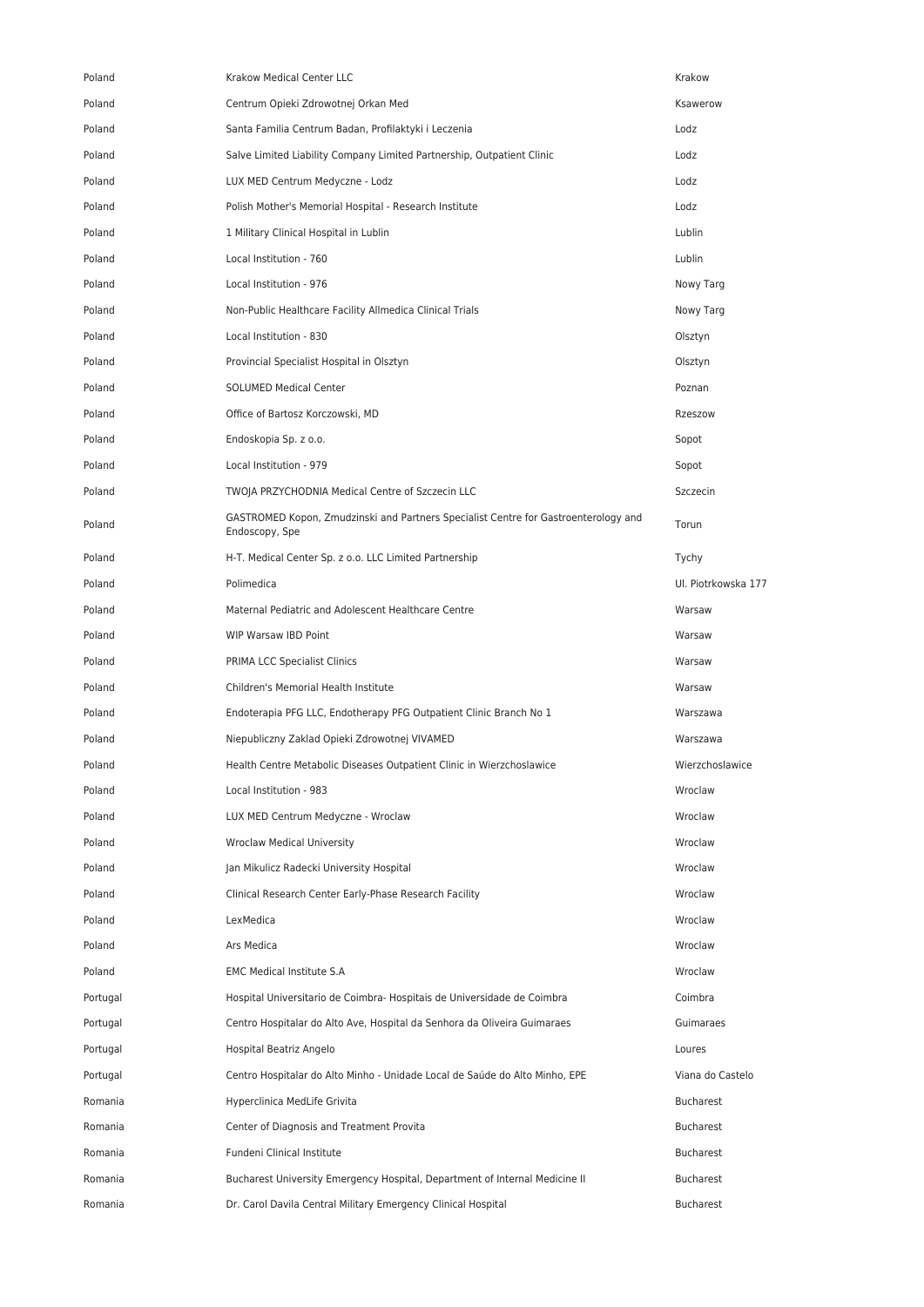| Romania                   | Craiova County Emergency Clinical Hospital                       | Craiova          |
|---------------------------|------------------------------------------------------------------|------------------|
| Romania                   | Colentina Clinical Hospital                                      | Napoca           |
| Romania                   | Local Institution - 840                                          | Targu Mures      |
| Romania                   | Targu Mures County Emergency Clinical Hospital                   | Targu Mures      |
| <b>Russian Federation</b> | Joint Venture Company Diagnostic Center, Bioterm Ltd.            | Barnaul          |
| Russian Federation        | Local Institution - 966                                          | Barnaul          |
| Russian Federation        | <b>Territorial Clinical Hospital</b>                             | Barnaul          |
| Russian Federation        | Regional Clinical Hospital #3                                    | Chelyabinsk      |
| <b>Russian Federation</b> | Chelyabinsk Regional Clinical Hospital                           | Chelyabinsk      |
| Russian Federation        | Local Institution - 991                                          | Chelyabinsk      |
| Russian Federation        | Chita State Medical Academy                                      | Chita            |
| Russian Federation        | Ural State Medical Academy - Medical Association Novaya Bolnitsa | Ekaterinburg     |
| Russian Federation        | Irkutsk State Medical Academy of Postgraduate Education          | <b>Irkutsk</b>   |
| Russian Federation        | Immanuel Kant Baltic Federal University                          | Kaliningrad      |
| Russian Federation        | Kaluga Regional Hospital                                         | Kaluga           |
| Russian Federation        | City Clinical Hospital No 7 - Kazan                              | Kazan            |
| Russian Federation        | S.V. Beliaev Kemerovo Regional Clinical Hospital                 | Kemerovo         |
| Russian Federation        | Regional Clinical Hospital                                       | Khanty-mansiysk  |
| Russian Federation        | Federal Siberian Research and Clinical Center                    | Krasnoyarsk      |
| Russian Federation        | Local Institution - 927                                          | Krasnoyarsk      |
| Russian Federation        | Moscow Clinical Scientific and Practical Center                  | Moscow           |
| <b>Russian Federation</b> | City Clinical Hospital n.a. V.M. Buyanov                         | Moscow           |
| Russian Federation        | Local Institution - 995                                          | Moscow           |
| <b>Russian Federation</b> | City Clinical Hospital 24                                        | Moscow           |
| Russian Federation        | CJSC Nasledniki                                                  | Moscow           |
| Russian Federation        | A.N. Ryzhikh State Research Center for Coloproctology            | Moscow           |
| <b>Russian Federation</b> | Railway Station Clinical Hospital                                | Nizhny Novgorod  |
| Russian Federation        | Novosibirskiy Gastrocenter                                       | Novosibirsk      |
| <b>Russian Federation</b> | Local Institution - 853                                          | Novosibirsk      |
| Russian Federation        | Medical Center Sibnovomed LLC                                    | Novosibirsk      |
| <b>Russian Federation</b> | Scientific Research Institute of Physiology and Basic Medicine   | Novosibirsk      |
| Russian Federation        | Euromed Multi-Specialty Center for Contemporary Medicine LLC     | Omsk             |
| Russian Federation        | Medical Diagnostic Center LLC                                    | Orenburg         |
| Russian Federation        | N.N. Burdenko Penza Regional Clinical Hospital                   | Penza            |
| Russian Federation        | Republican Hospital na VA Baranov                                | Petrozavodsk     |
| Russian Federation        | Evromedservis                                                    | Pushkin          |
| Russian Federation        | Local Institution - 859                                          | Pushkin          |
| Russian Federation        | Clinic UZI 4D, LLC                                               | Pyatigorsk       |
| Russian Federation        | Pyatigorsk City Hospital 2                                       | Pyatigorsk       |
| Russian Federation        | Local Institution - 883                                          | Rostov-on-Don    |
| Russian Federation        | Rostov State Medical University                                  | Rostov-on-Don    |
| Russian Federation        | Medical Center Reavita Med Spb LLC                               | Saint Petersburg |
| Russian Federation        | City Clinical Hospital No 31 - St. Petersburg                    | Saint Petersburg |
| Russian Federation        | S.M. Kirov Military Medical Academy                              | Saint-Petersburg |
| Russian Federation        | <b>Medical University REAVIZ</b>                                 | Samara           |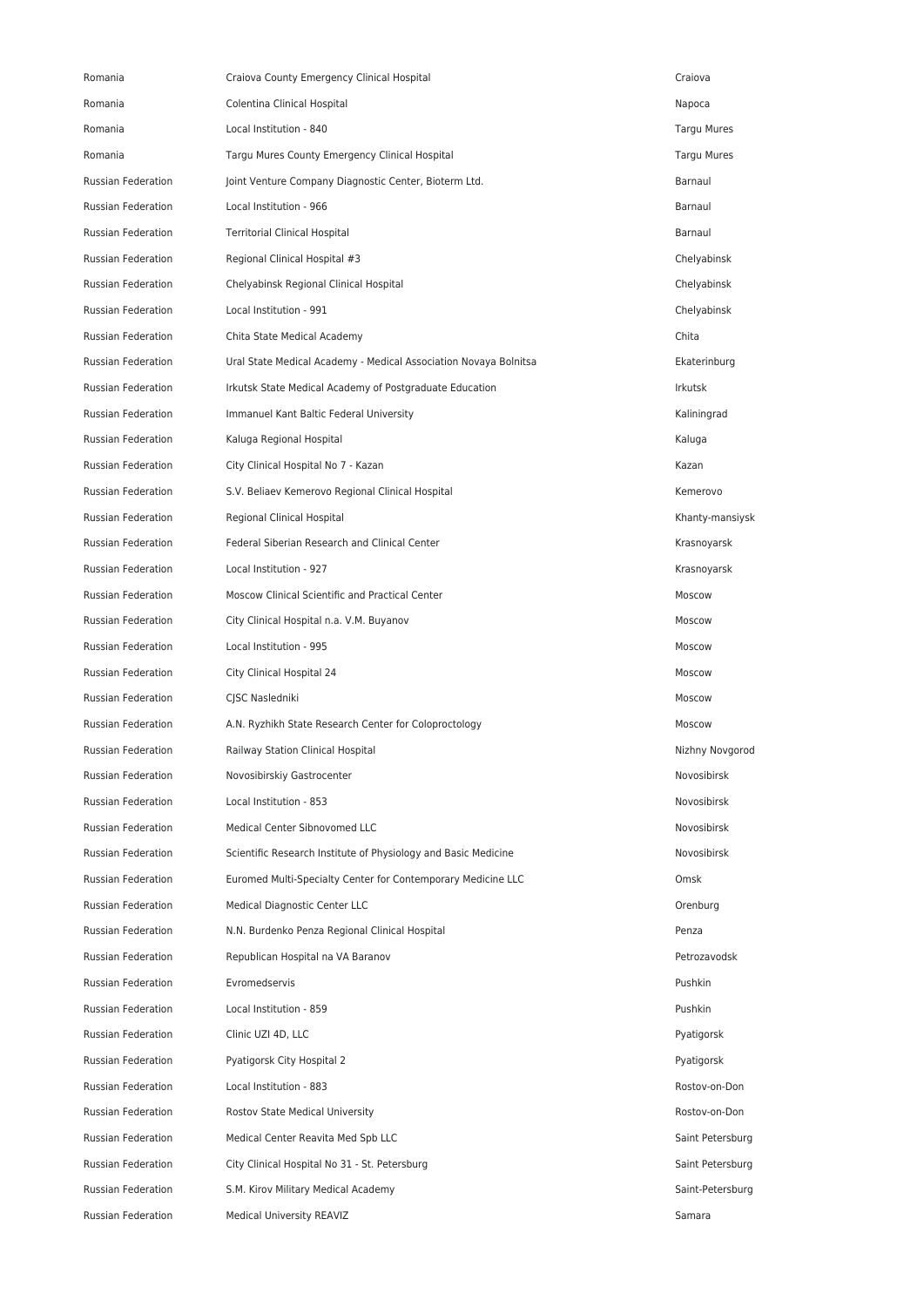| <b>Russian Federation</b> | Samara Station Railway Clinical Hospital under OAO Russian Railways                                     | Samara          |
|---------------------------|---------------------------------------------------------------------------------------------------------|-----------------|
| Russian Federation        | Local Institution - 992                                                                                 | Saratov         |
| Russian Federation        | Regional Clinical Hospital                                                                              | Saratov         |
| <b>Russian Federation</b> | Sochi City Hospital No 5                                                                                | Sochi           |
| Russian Federation        | S.M. Kirov Military Medical Academy                                                                     | St Petersburg   |
| <b>Russian Federation</b> | Oncology Center of Moskovskiy District                                                                  | St Petersburg   |
| Russian Federation        | City Outpatient Care Unit No 38                                                                         | St. Petersburg  |
| <b>Russian Federation</b> | I.I. Mechnikov North-Western State Medical University                                                   | St. Petersburg  |
| <b>Russian Federation</b> | Local Institution - 993                                                                                 | St. Petersburg  |
| Russian Federation        | State Unitary Enterprise Passengeravtotrans                                                             | St. Petersburg  |
| Russian Federation        | Clinical and Diagnostic Center with an outpatient department under the Presidential Executive<br>Office | St. Petersburg  |
| Russian Federation        | Local Institution - 856                                                                                 | St. Petersburg  |
| <b>Russian Federation</b> | SPb SBIH City Hospital of Saint Martyr Elizaveta                                                        | St. Petersburg  |
| Russian Federation        | Medical Center Eko-Bezopasnost LLC                                                                      | St. Petersburg  |
| Russian Federation        | Budget Institution of the Khanty-Mansiysk Autonomous Okrug - Ugra Surgut Regional Clinical<br>Hospital  | Surgut          |
| Russian Federation        | Tomsk Regional Clinical Hospital                                                                        | Tomsk           |
| Russian Federation        | Tula Regional Clinical Hospital                                                                         | Tula            |
| Russian Federation        | G.G. Kuvatov Republican Clinical Hospital                                                               | Ufa             |
| Russian Federation        | City Clinical Hospital #21                                                                              | Ufa             |
| <b>Russian Federation</b> | Ulyanovsk Regional Clinical Hospital                                                                    | Ulyanovsk       |
| Russian Federation        | Novgorod Regional Clinical Hospital                                                                     | Veliky Novgorod |
| Russian Federation        | Regional Clinical Hospital                                                                              | Vladimir        |
| <b>Russian Federation</b> | Primorsky Regional Clinical Hospital No.1                                                               | Vladivostok     |
| <b>Russian Federation</b> | Medical Center of Far-Eastern Federal University                                                        | Vladivostok     |
| Russian Federation        | Medical Scientific Manufacturing Association Dvizheniye Clinic                                          | Volgograd       |
| Saudi Arabia              | King Fahad Specialist Hospital                                                                          | Dammam          |
| Saudi Arabia              | King Abdul Aziz University Hospital                                                                     | Jeddah          |
| Saudi Arabia              | Local Institution - 537                                                                                 | Jeddah          |
| Saudi Arabia              | King Saud Medical Complex                                                                               | Riyadh          |
| Saudi Arabia              | King Fahad National Guard Hospital                                                                      | Riyadh          |
| Serbia                    | Clinical Hospital Center Bezanijska Kosa, Clinic of Internal Medicine                                   | Belgrade        |
| Serbia                    | Clinical Hospital Center - Dr. Dragisa Misovic-Dedinje                                                  | Belgrade        |
| Serbia                    | Clinical Hospital Center Zvezdara Clinic of Internal Diseases                                           | Belgrade        |
| Serbia                    | Military Medical Academy, Clinic of Gastroenterology and Hepatology                                     | Belgrade        |
| Serbia                    | Clinical Center Kragujevac                                                                              | Kragujevac      |
| Serbia                    | Clinical Center of Vojvodina, Clinic of Gastroenterology and Hepatology                                 | Novi Sad        |
| Serbia                    | General Hospital Pancevo                                                                                | Pancevo         |
| Serbia                    | General Hospital Djordje Jovanovic Zrenjanin                                                            | Zrenjanin       |
| Slovakia                  | Clinig, s.r.o.                                                                                          | Bratislava      |
| Slovakia                  | Univerzitna nemocnica Bratislava, Nemocnica Ruzinov                                                     | Bratislava      |
| Slovakia                  | Brezno gastroenterology center s.r.o.                                                                   | Brezno          |
| Slovakia                  | KM Management, spol. s r.o.                                                                             | Nitra           |
| Slovakia                  | Gastromedic s.r.o.                                                                                      | Nove Zamky      |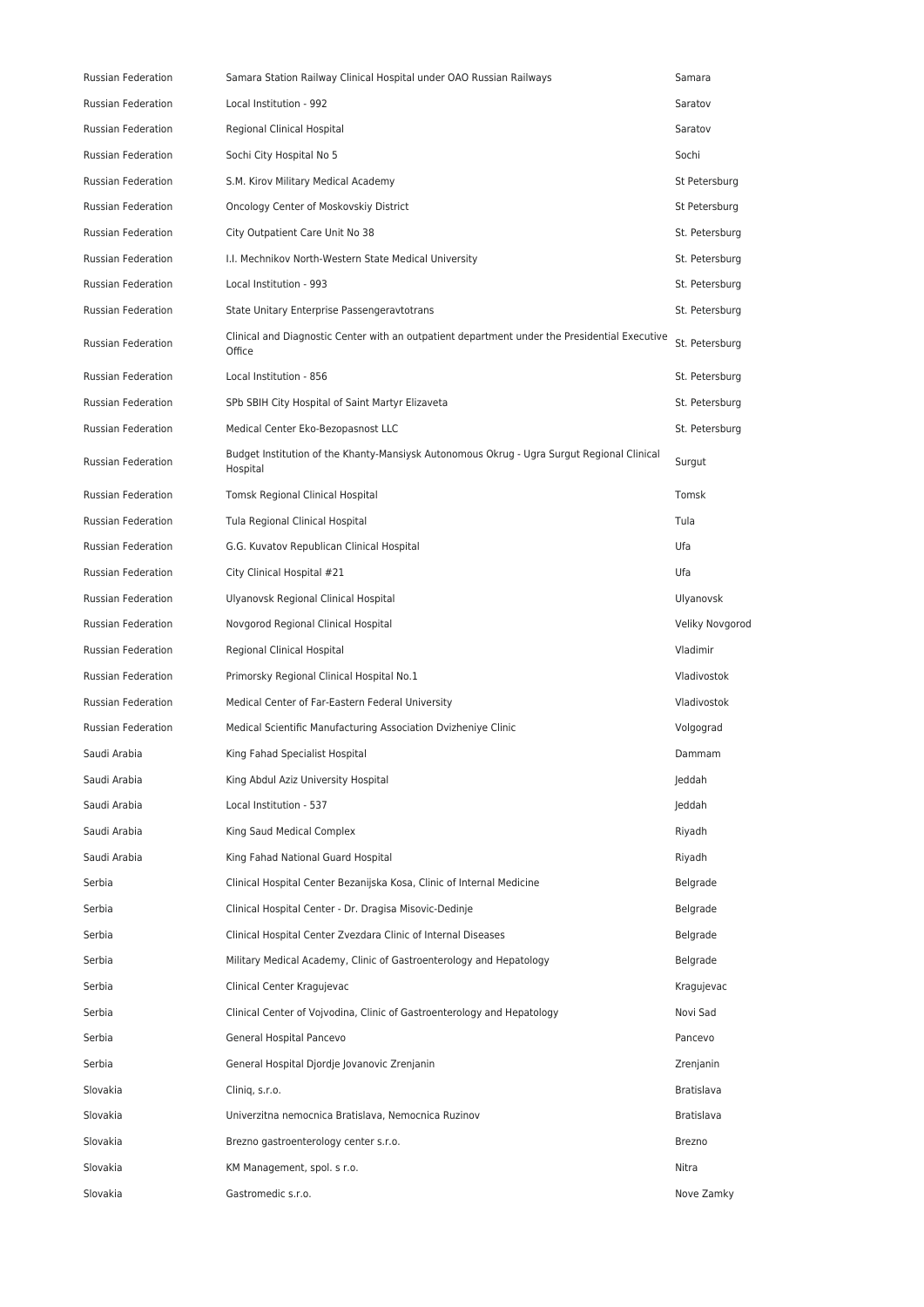| Slovakia     | GASTRO I., s.r.o.                                          | Presov                               |
|--------------|------------------------------------------------------------|--------------------------------------|
| Slovakia     | World of the Health Inc. General Hospital Rimavska Sobota  | Rimavska Sobota                      |
| Slovenia     | General Hospital Celje                                     | Celje                                |
| South Africa | Ahmed Kathrada Private Hospital                            | Gauteng                              |
| South Africa | <b>Emmed Research</b>                                      | Pretoria                             |
| Spain        | General University Hospital of Alicante                    | Alicante                             |
| Spain        | University Hospital Germans Trias i Pujol                  | Badalona                             |
| Spain        | <b>Teknon Medical Center</b>                               | Barcelona                            |
| Spain        | University Hospital Reina Sofia                            | Cordoba                              |
| Spain        | University Hospital of Girona Dr. Josep Trueta             | Girona                               |
| Spain        | University Hospital of the Canary Islands (HUC) La Laguna  | La Laguna                            |
| Spain        | Hospital Universitario de Gran Canaria Dr. Negrin          | Las Palmas de Gran Canaria           |
| Spain        | University Hospital de La Princesa                         | Madrid                               |
| Spain        | Hospital Clinico San Carlos                                | Madrid                               |
| Spain        | Local Institution - 692                                    | Madrid                               |
| Spain        | University Hospital La Paz                                 | Madrid                               |
| Spain        | University Hospital Puerta de Hierro Majadajonda           | Majadahonda, Madrid                  |
| Spain        | University Hospital Marques de Valdecilla (HUMV)           | Santander                            |
| Spain        | University Hospital Virgen Macarena                        | Sevilla                              |
| Spain        | University Hospital Virgen del Rocio                       | Sevilla                              |
| Spain        | University Clinical Hospital of Valencia                   | Valencia                             |
| Spain        | Viladecans Hospital                                        | Viladecans                           |
| Spain        | University Hospital Miguel Servet                          | Zaragoza                             |
| Sweden       | Saint Goran Hospital                                       | Stockholm                            |
| Sweden       | Ersta Hospital                                             | Stockholm                            |
| Switzerland  | Lindenhofspital                                            | Bern                                 |
| Switzerland  | Cantonal Hospital Saint Gallen                             | St.Gallen                            |
| Switzerland  | University Hospital Zurich                                 | Zurich                               |
| Taiwan       | Kaohsiung Medical University Hospital                      | Kaohsiung, San Ming Dist.            |
| Taiwan       | E-DA Hospital                                              | Kaohsiung                            |
| Taiwan       | Bulent Ecevit Universitesi Uygulama ve Arastirma Hastanesi | Kozlu                                |
| Taiwan       | Chang Gung Medical Foundation, Kaohsiung Memorial Hospital | Niao-Sung Hsiang Kaohsiung<br>County |
| Taiwan       | National Cheng Kung University Hospital                    | Tainan, Taiana                       |
| Taiwan       | Chang Gung Memorial Hospital-Linkou                        | Taoyuan City                         |
| Taiwan       | Taipei Veterans General Hospital                           | Tapei, Beitou Dist.                  |
| Taiwan       | Local Institution - 465                                    | Tapei                                |
| Taiwan       | National Taiwan University Hospital                        | Tapei                                |
| Turkey       | Hacettepe Universitesi                                     | Ankara                               |
| Turkey       | Ankara University Medical Faculty Cebeci Hospital          | Ankara                               |
| Turkey       | Uludag Universitesi Tip Fakultesi                          | <b>Bursa</b>                         |
| Turkey       | Firat University Medical Faculty                           | Elazig                               |
| Turkey       | Bezmialem Foundation University Medical Faculty            | Istanbul                             |
| Turkey       | Istanbul University Cerrahpasa Medical Faculty             | Istanbul                             |
| Turkey       | Sultan Abdulhamid Han Egitim ve Arastirma Hastanesi        | Istanbul                             |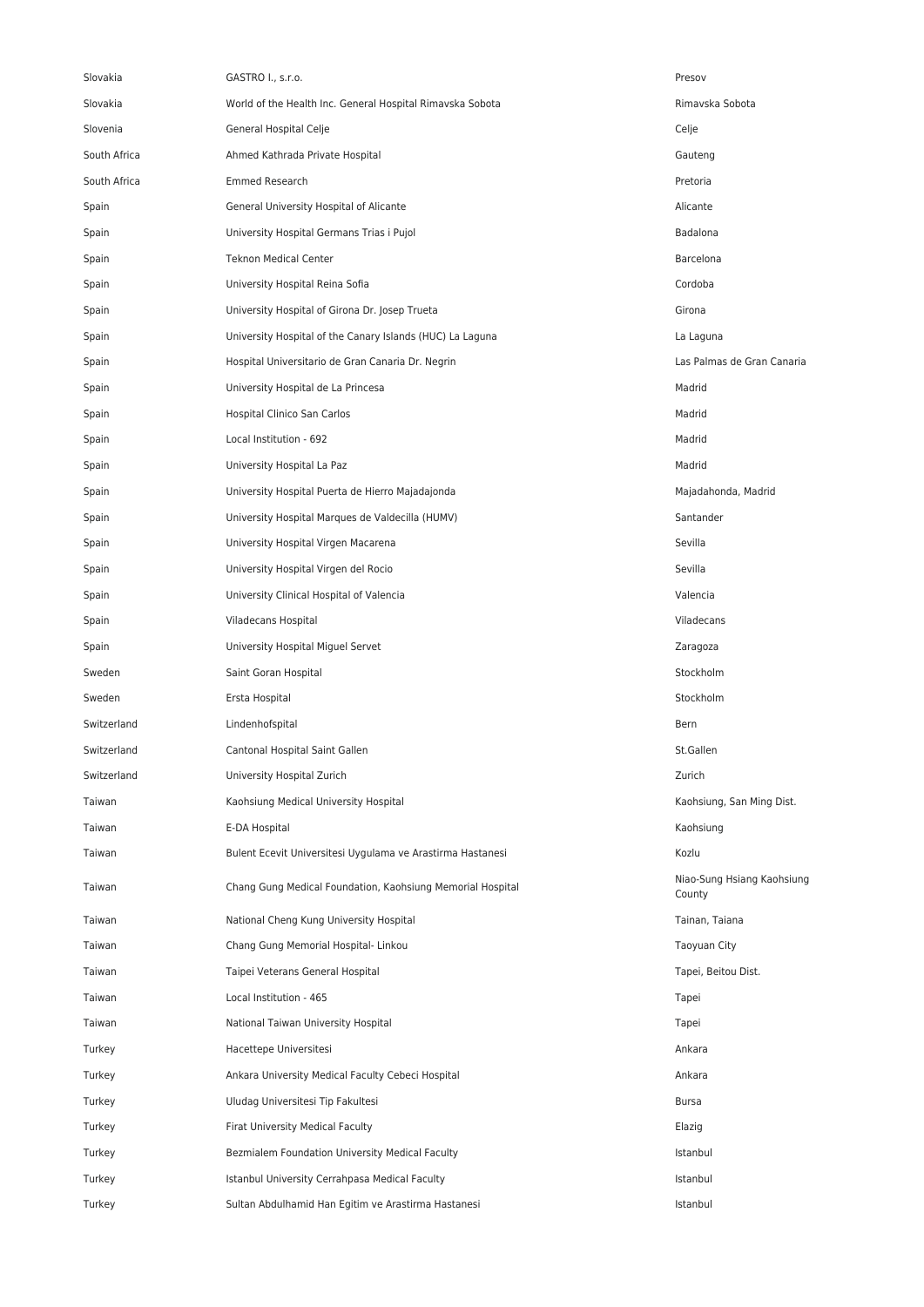| Turkey         | Marmara University                                                                     | Istanbul             |
|----------------|----------------------------------------------------------------------------------------|----------------------|
| Turkey         | Istanbul Medeniyet Uni Goztepe Training&Res Hosp                                       | Istanbul             |
| Turkey         | Goztepe Prof. Dr. Suleyman Yalcin City Hospital                                        | Kadiköy/Istanbul     |
| Turkey         | Karadeniz Teknik Universitesi Tip Fakultesi Farabi Hastanesi                           | Trabzon              |
| Ukraine        | Chernivtsi Regional Clinical Hospital                                                  | Chernivtsi           |
| Ukraine        | Chernivtsi Regional Clinical Hospital                                                  | Chernivtsi           |
| Ukraine        | Dnipropetrovsk II Mechnykov Regional Clinical Hospital Surgery Department 2            | Dnipropetrovsk       |
| Ukraine        | Si Institute Of Gastroenterology Of Namsu Dept Of Stomach And Duodenum Diseases        | Dnipropetrovsk       |
| Ukraine        | Ivano-Frankivsk Regional Clinical Hospital                                             | Ivano-Frankivsk      |
| Ukraine        | Ivano-Frankivsk Central City Clinical Hospital                                         | Ivano-Frankivsk      |
| Ukraine        | V.T. Zaitsev Institute of General and Emergency Surgery                                | Kharkiv              |
| Ukraine        | Kharkiv City Clinical Hospital 2                                                       | Kharkiv              |
| Ukraine        | Khmelnytskyi Regional Hospital                                                         | Khmelnytskyi         |
| Ukraine        | Medical and Diagnostic Center Acinus                                                   | Kropyvnytskyi        |
| Ukraine        | Medical Center Medical Clinic Blagomed LLC                                             | Kyiv                 |
| Ukraine        | Kyiv City Clinical Hospital #18                                                        | Kyiv                 |
| Ukraine        | Kyiv City Clinical Hospital #18                                                        | Kyiv                 |
| Ukraine        | BIK-KYIV Ukrainian German Gastroenterology Center                                      | Kyiv                 |
| Ukraine        | Medical Center Consilium Medical                                                       | Kyiv                 |
| Ukraine        | Local Institution - 911                                                                | Kyiv                 |
| Ukraine        | Ok Clinic Medical Center within International Institute of Clinical Trials, LLC        | Kyiv                 |
| Ukraine        | Kyiv Regional Hospital #2                                                              | Kyiv                 |
| Ukraine        | Kyiv Regional Clinical Hospital                                                        | Kyiv                 |
| Ukraine        | Local Institution - 590                                                                | Lutsk                |
| Ukraine        | Volyn Regional Clinical Hospital                                                       | Lutsk                |
| Ukraine        | Lviv Regional Clinical Hospital                                                        | Lviv                 |
| Ukraine        | Public City Clinical Hospital of Emergency Medical Care                                | Lviv                 |
| Ukraine        | Local Institution - 902                                                                | Odesa                |
| Ukraine        | Odesa Regional Clinical Hospital Regional Gastroenterology Center Surgery Department   | Odesa                |
| Ukraine        | Poltava M.V. Sklifosovskyi Regional Clinical Hospital under Poltava Regional Council   | Poltava              |
| Ukraine        | Ternopil City Public Emergency Medical Care Hospital                                   | Ternopil             |
| Ukraine        | Local Institution - 909                                                                | Vinnytsia            |
| Ukraine        | Vinnytsia City Clinical Hospital #1                                                    | Vinnytsia            |
| Ukraine        | Vinnytsia M.I. Pyrohov Regional Clinical Hospital                                      | Vinnytsia            |
| Ukraine        | Health Clinic, LLC                                                                     | Vinnytsya            |
| Ukraine        | Multidisciplinary Clinic of the St. Nicholas, LLC                                      | Zaporizhia           |
| Ukraine        | Zaporizhzhya Regional                                                                  | Zaporizhzhya         |
| Ukraine        | First Private Clinic                                                                   | Zhytomyr             |
| United Kingdom | Bristol Royal Infirmary                                                                | Bristol              |
| United Kingdom | Ulster Hospital                                                                        | Dundonald            |
| United Kingdom | Queen Elizabeth University Hospital                                                    | Glasgow              |
| United Kingdom | Victoria Hospital Blackpool                                                            | Lancashire Blackpool |
| United Kingdom | Royal London Hospital                                                                  | London               |
| United Kingdom | University College London Hospitals NHS Foundation Trust - University College Hospital | London               |
| United Kingdom | Guy's and St Thomas' NHS Foundation Trust - Guy's Hospital                             | London               |